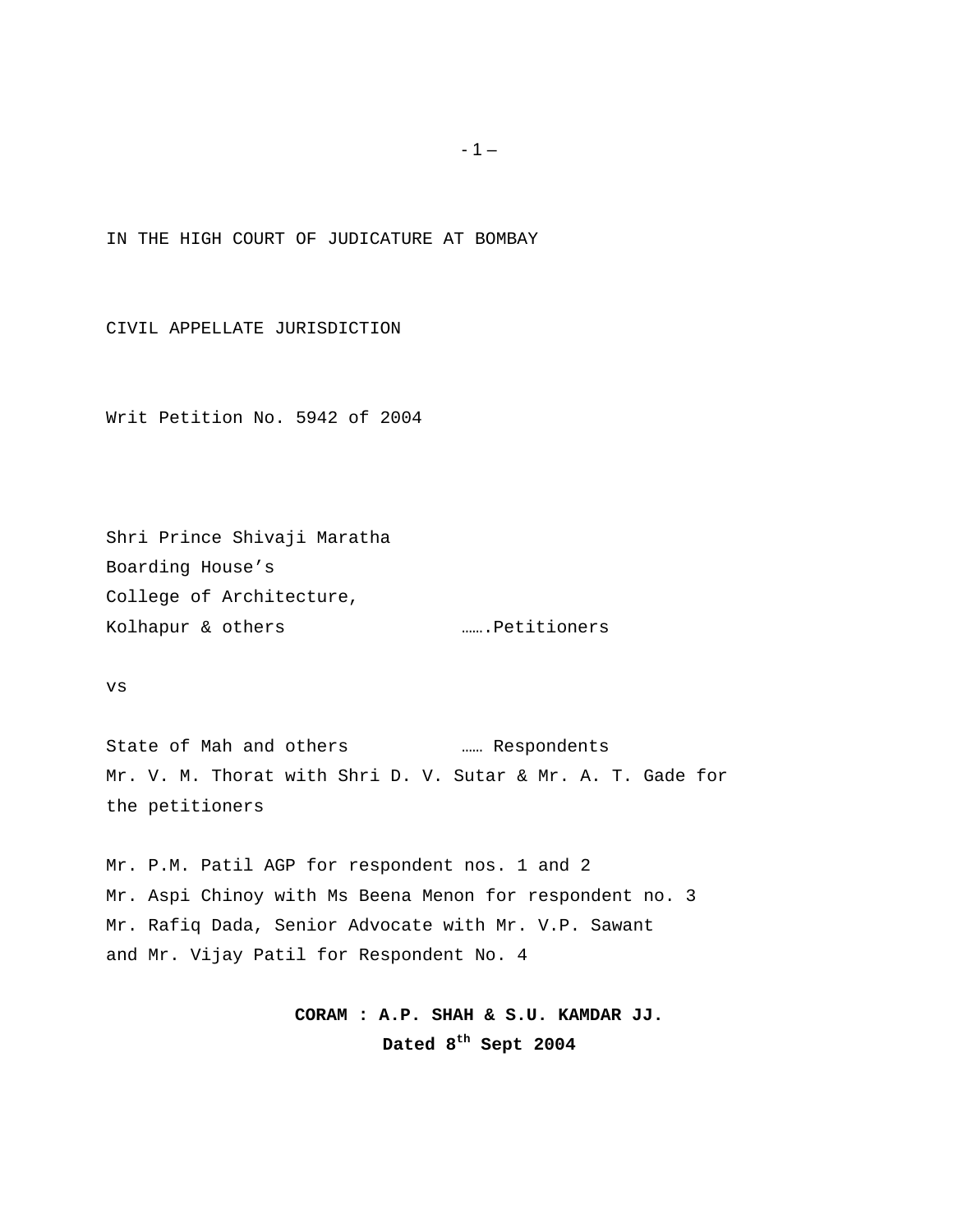Per A.P. Shah J.

1. Rule.

2. The learned counsel appearing for the respondents waive service. By consent, rule is made returnable forthwith.

3. This petition raises a short and interesting question, of some importance, whether the All India Council of Technical Education Act, 1987 (for shot, 'AICTE Act') overrides the provisions of the Architects Act, 1972 in the matter of prescribing and regulating norms and standards of architectural institutions. In other words, whether the AICTE Act which is a later Act has impliedly repealed the provisions of the Architects Act. For a better appreciation of the question it becomes necessary to state few facts. The petitioner no. 1 is a college of architecture established by the petitioner no. 2 trust. The respondent no. 1 is the State of Maharashtra. The respondent no. 2 is the Director of Technical Education, State of Maharashtra. The respondent no. 3 is the All India Council for Technical Education, (for short, 'AICTE') a statutory body constituted under the AICTE Act. The respondent No. 4 is the Council of Architecture established under the provisions of the Architects Act. The petitioner no.1 college is affiliated to Shivaji University, Kolhapur and the intake capacity of the college was 40 students per year. During the inspection jointly held on 25<sup>th</sup> April 2003 by the AICTE and Council of Architecture certain deficiencies and shortcomings were found in the college and, therefore, for the Academic years 2003-04 and 2004-05 the intake capacity was reduced from 40 students

 $-2-$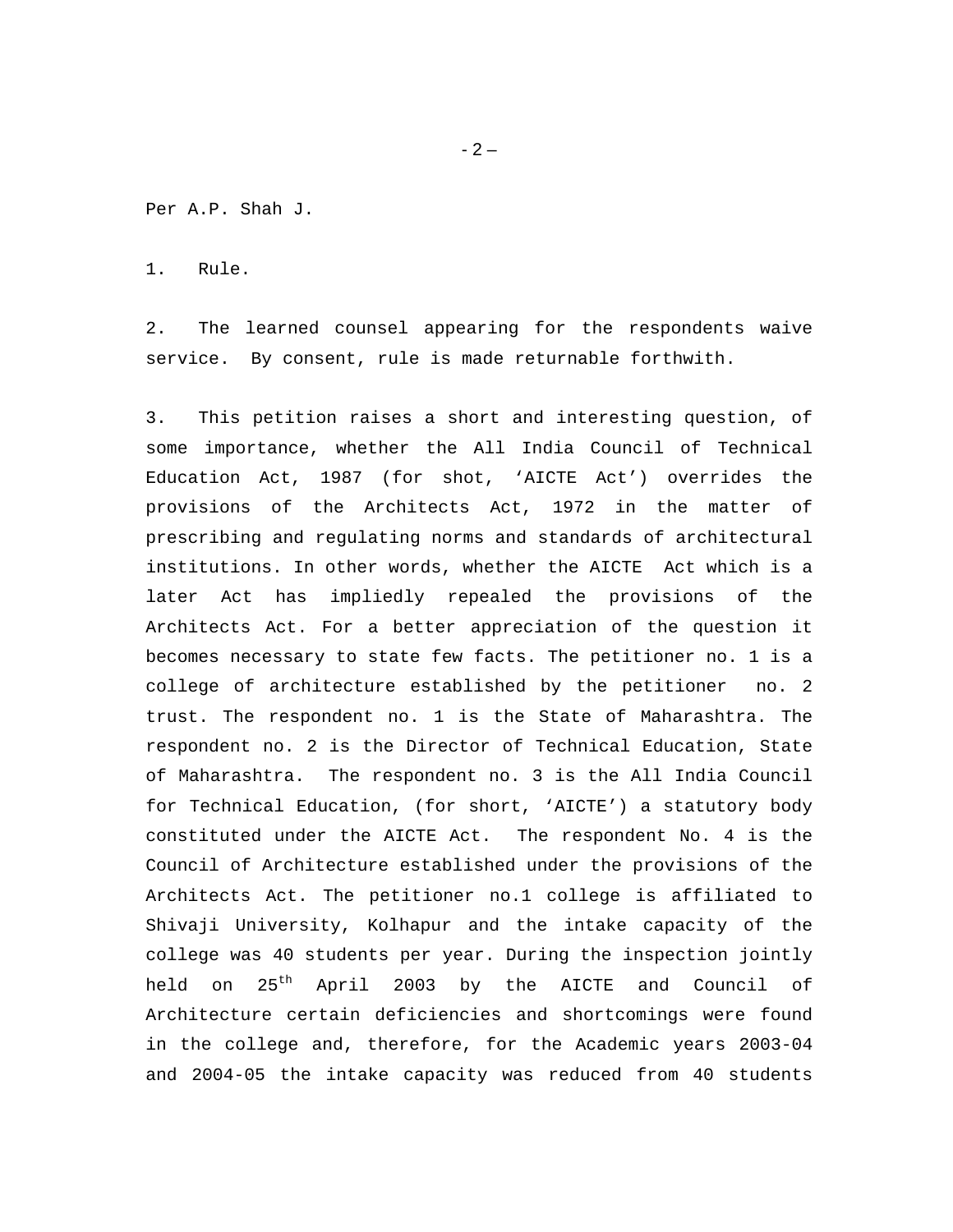per year to 30 students per year. On 27<sup>th</sup> August 2003 the petitioner submitted compliance report pointing out fulfillment of all conditions as mentioned in the inspection report. The Council of Architecture on the basis of the compliance report forwarded by the petitioner carried out inspection of the petitioner college on 9<sup>th</sup>/10<sup>th</sup> March 2004 and after having been satisfied with the compliance issued a letter dated  $18<sup>th</sup>$  May 2004 restoring the intake capacity of 40 students per year. In the meantime, the Director of Technical Education published rules for admission to Bachelor of Architects Course through Common Entrance Test (CET). The Director of Technical Education fixed the intake capacity of 30 students in respect of the petitioner no. 1 college on the basis of the norms and standards fixed by the AICTE. It is this action of the Director of Technical Education which is questioned in this petition. The petitioners contend that the provisions of the Architects Act and regulations framed thereunder shall prevail over the provisions of the AICTE Act and the director of Technical Education has no power to fix the intake capacity contrary to the decision taken by the Council of Architecture. The Council of Architecture has wholly supported the petition. On the other hand the AICTE has maintained that the matter of prescribing and regulating the norms and standards of architectural education falls exclusively within the domain of AICTE under the AICTE Act. Thus the contest is really between the AICTE and Council of Architecture both claiming right to decide architectural education's standards.

4. Mr. Rafiq Dada. learned counsel appearing for the Council of Architecture submitted that the Architects Act, 1972 is a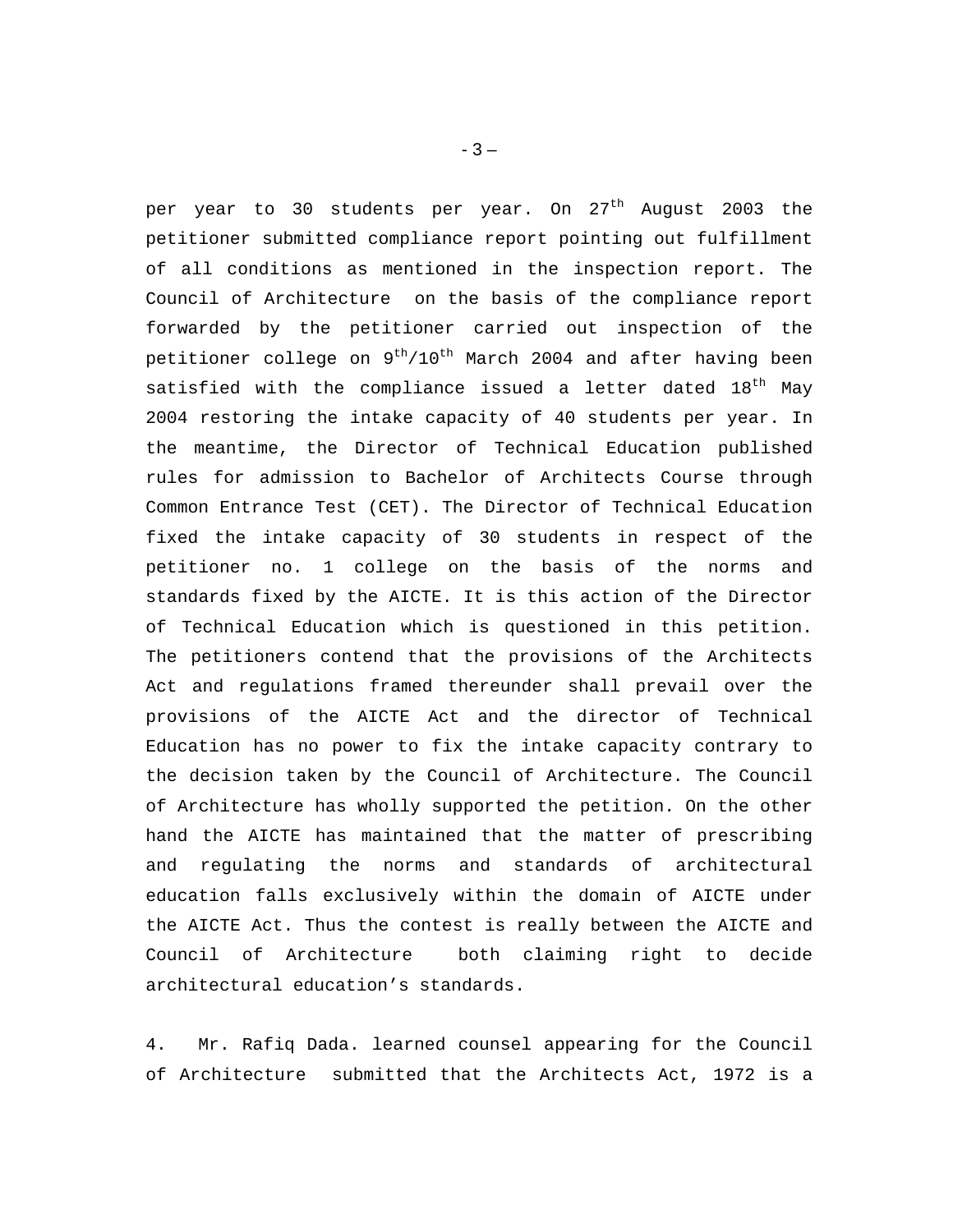special law dealing with the subject of architecture providing for prescribing, regulating and maintaining of the standards of architectural education, registration of architects, their conduct and other related matters and complete code by itself. As against this the AICTE Act deals with several disciplines in technical education one of which is architecture. Therefore the AICTE Act is a general law whereas Architects Act is a special law and is not overridden or superseded by the AICTE Act. Mr. Dada urged that the principle generalia specialibus non derogant would be clearly attracted in the instant case and unless the special law is abrogated by express words or by making a provision which is wholly inconsistent with it, cannot be said to have been abrogated by mere implication. According to Mr. Dada there is nothing in the AICTE Act to belittle or destroy the authority or autonomy of the Council of Architecture which is established under the Architects Act. The role of AICTE as far as architectural institutions are concerned is only advisory and for coordination, strengthening and development of architectural education. The general provisions in the AICTE Act touching the subject matter of architecture therefore do not abrogate the provisions of the Architects Act and are not repugnant or inconsistent with the Architects Act. Mr. Dada urged that the AICTE Act does not supplant the provisions of the Architects Act but at the highest supplement them. Mr Thorat, appearing for the petitioners, adopted the submissions of Mr. Dada.

5. Mr. Chinoy, appearing for the AICTE, on the other hand, submitted that the provision of the AICTE Act deal with the same subject matter as that of the Architects Act, 1972 in so

 $-4-$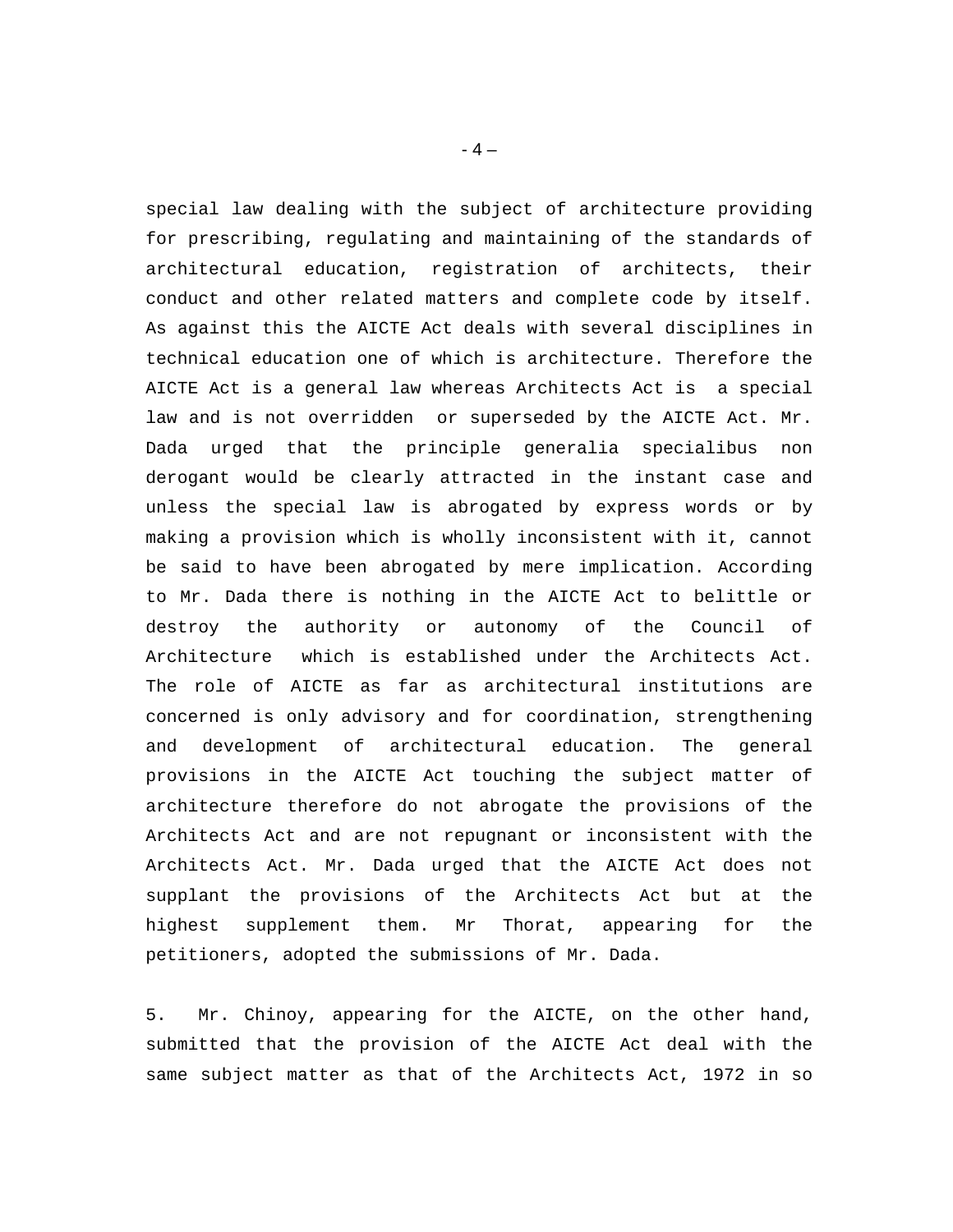far as promoting, maintaining and managing standards of architecture education is concerned. The provisions of the two Acts cannot stand together and this is borne out from the facts of the present case where the AICTE and Council of Architecture have in their regulations stipulated different intake capacity for the petitioner college. The role of AICTE cannot be said to be advisory or subject to provisions of the Architects Act. The AICTE Act is later Act and specifically covers the field of prescribing, regulating and maintaining standards and norms of architectural education. It must necessarily follow that the AICTE Act has impliedly repealed the provisions of the Architects Act in these matters. Mr. Chinoy also submitted that the AICTE Act is a special law dealing with the subject in as much as it specifically deals with all aspects of the technical education which is statutorily defined to include architectural education. In contradistinction the Architects Act essentially deals with regulating the profession of Architects and in connection therewith makes provisions regarding prescribing, regulating and maintaining norms and standards of architectural education. If the focus and principal subject matter is architectural education, the AICTE Act is a special law and Architects Act is a general law, even though the Architects Act might be a special legislation regarding the Architects' profession. Therefore the doctrine of generalia specialibus non derogant has no application.

6. The cruicial question is whether the AICTE Act is general legislation vis-à-vis Architects Act, which is a special legislation in relation to the architectural education.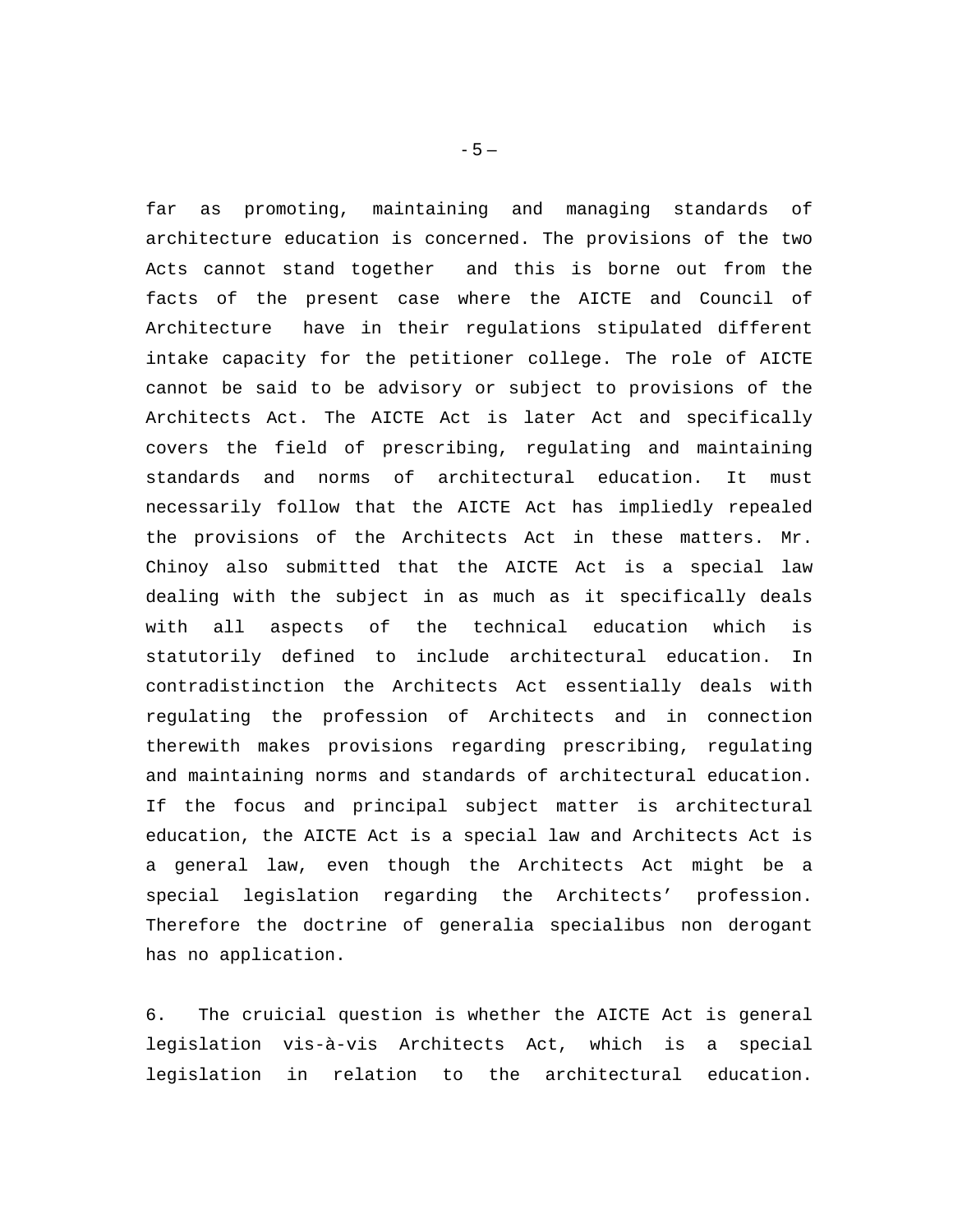Immediately, we are confronted with the question as to whether the AICTE Act is a special legislation or a general legislation because the legal maxim generalia specialibus non derogant is ordinarily attracted where there is a conflict between a special and general Act and an argument of implied repeal is raised. The other question which also needs to be addressed is whether the provisions of the two Acts are so inconsistent that earlier statute will not stand in view of the fact that the conferral power undr the later Act deals with the same subject matter. Maxwell on the Interpretation of Statutes (12th Edition) summarised the doctrine of generalia specialibus non derogant in the following words : -

> "Now if anything be certain it is this," said the Earl of Selborne L.C. in The Vera Cruz, that where there are general words in a later Act capable of reasonable and sensible application without extending them to subjects specially dealt with by earlier legislation, you are not to hold that earlier and special legislation indirectly repealed, altered, or derogated from merely by force of such general words, without any indication of a particular intention to do so". In a later case, Viscount Haldane said : " we are bound … to apply a rule of construction which has been repeatedly laid down and is firmly established. It is that wherever Parliament in an earlier statute has directed its attention to an individual case and has made provision for it unambiguously, there arises a presumption that if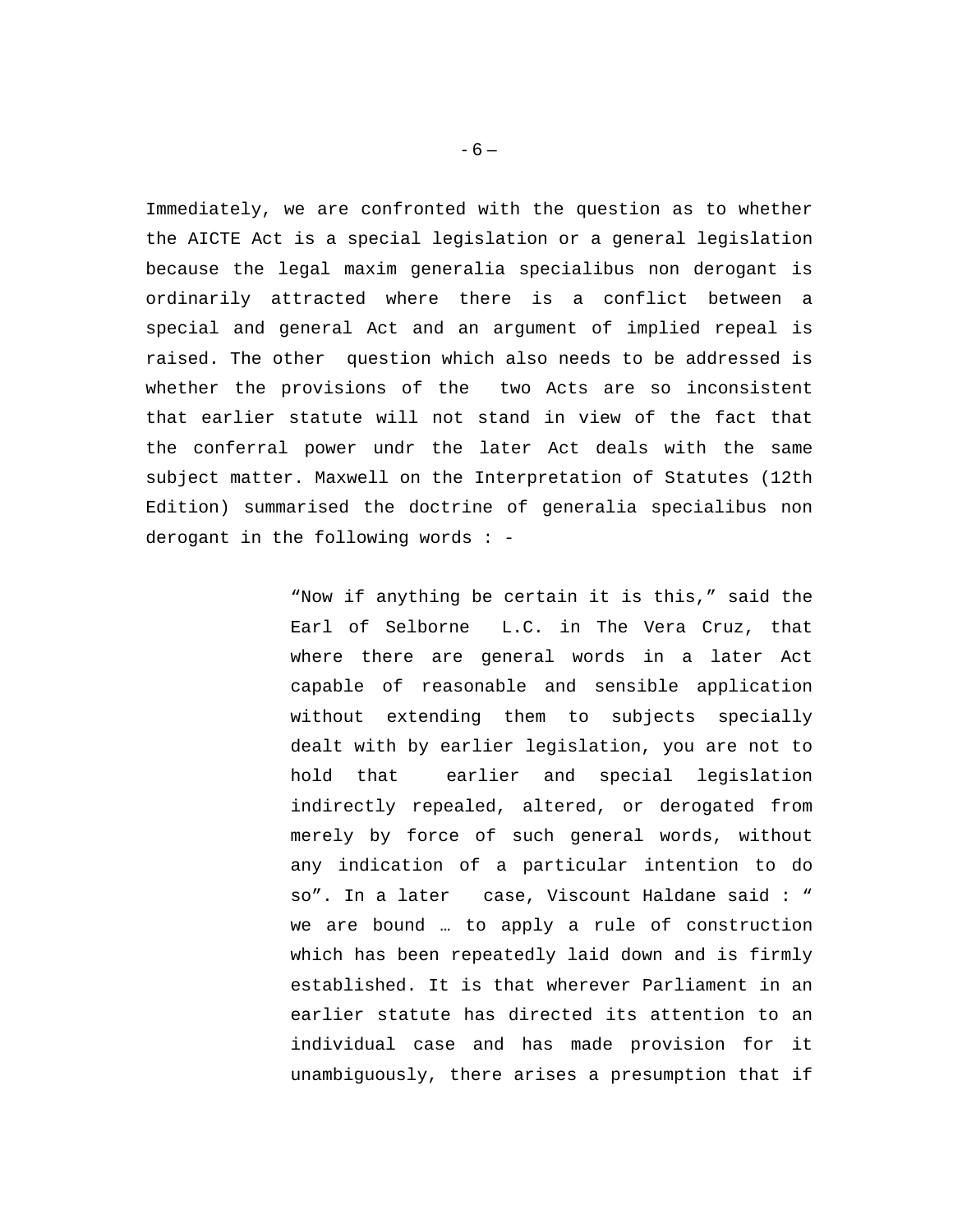in a subsequent statute the Legislature lays down a general principle, that general principle is not to be taken as meant to rip up what the Legislature had before provided for individually, unless an intention to do so is specially declared. A merely general rule is not enough, even though by its terms it is stated so widely that it would, taken by itself, cover special cases of the kind I have referred to."

7. The rationale of this rule is explained by the Supreme Court in J K Cotton Spinning and Weaving Mills Co Ltd vs. State of Uttar Pradesh, AIR 1961 SC 1170 as follows :

> "The rule that general provisions should yield to specific provisions is not an arbitrary principle made by lawyers and judges but sprigs from the common understanding of men and women that when the same person gives two directions one covering a large number of matters in general and anther to only some of them his intention is that these latter directions should prevail as regards these while as regards all the rest the earlier directions should have effect".

8. In U.P. State Electricity Board vs Hari Shankar Jain, (1978) 4 SCC 16, the Supreme Court observed :

> "In passing a special Act, Parliament devotes its entire consideration to a particular subject.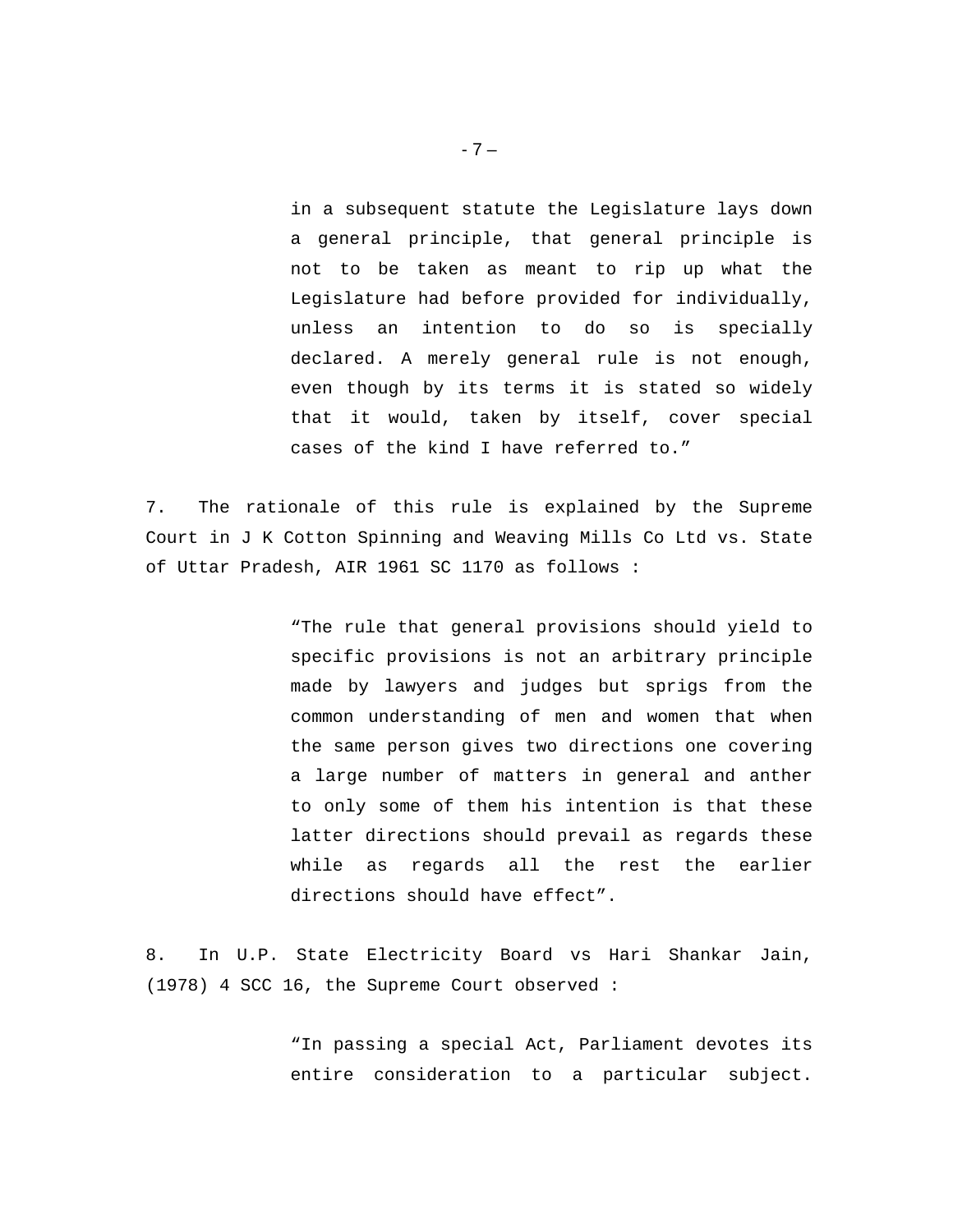When a general Act is subsequently passed, it is logical to presume that Parliament has not repealed or modified the former special Act unless it appears that the special Act again received consideration from Parliament".

9. In Life Insurance Corporation vs D J Bahadur, (1981) 1 SCC 315, Krishna Iyer J. has pointed out as under :

> "In determining whether a statute is a special or a general one, the focus must be on the principal subject matter plus the particular perspective. For certain purposes, an Act may be general and for certain other purposes it may be special and we cannot blur distinctions when dealing with finer points of law".

10. In State of M P vs. Kedia Leather and Liquor Ltd & ors, (2003) 7 SCC 389, a two Judge Bench of the Supreme Court observed :

> "There is presumption against a repeal by Implication; and the reason of this rule is based on the theory that the legislature while enacting a law has complete knowledge of the existing laws on the same subject-matter, and therefore, when it does not provide a repealing provision, the intention is clear not to repeal the existing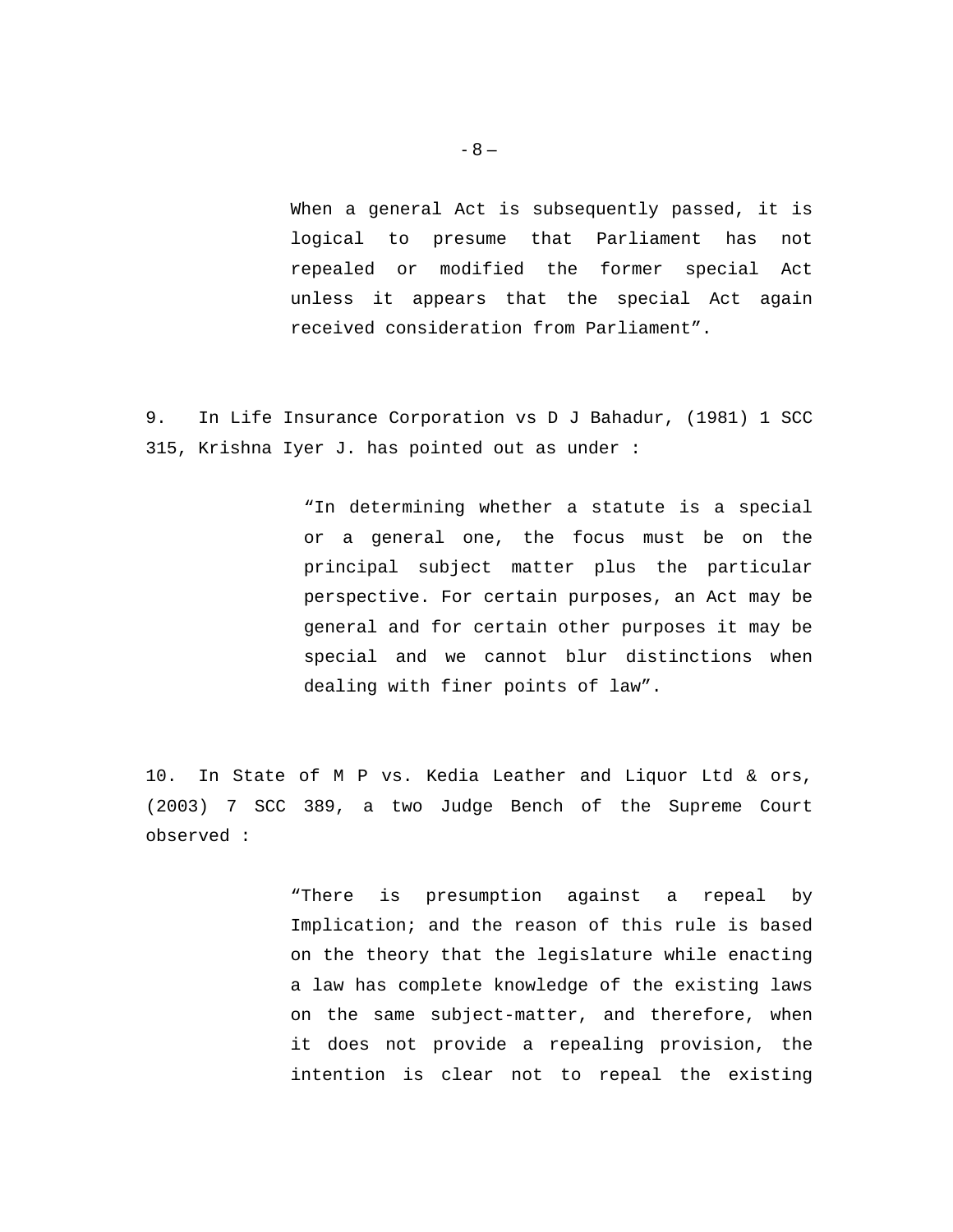legislation. ( See Municipal Council, Palai v T J Joseph, AIR 1963 SC 1561, Northern India Caterers (P) Ltd v State of Punjab, AIR 1967 SC 1581, Municipal Corpn of Delhi vs Shiv Shankar, (1971) 1 SCC 442, and Ratan Lal Adukia v Union of India, (1989) 3 SCC 537). When the new Act contains a repealing section mentioning the Acts which it expressly repeals, the presumption against implied repeal of other laws is further strengthened on the principle expressio unius (persone vel rei) est exclusio alterius. (The express intention of one person or thing is the exclusion of another), as illuminatingly stated in Garnett v Bradley, (1878) 3 AC 944. The continuance of the existing legislation, in the absence of an express provision of repeal by implication lies on the party asserting the same. The presumption is, however, rebutted and a repeal is inferred by necessary implication when the provisions of the later Act are so inconsistent with or repugnant to the provisions of the earlier Act that the two cannot stand together. But, if the two can be read together and some application can be made of the words in the earlier Act, a repeal will not be inferred.

11. A two Judge Bench of the Supreme Court in a recent judgment in Godavat Pan Masala Products I.P. Ltd vs Union of India, 2004 AIR SCW 4483, observed that in case of conflict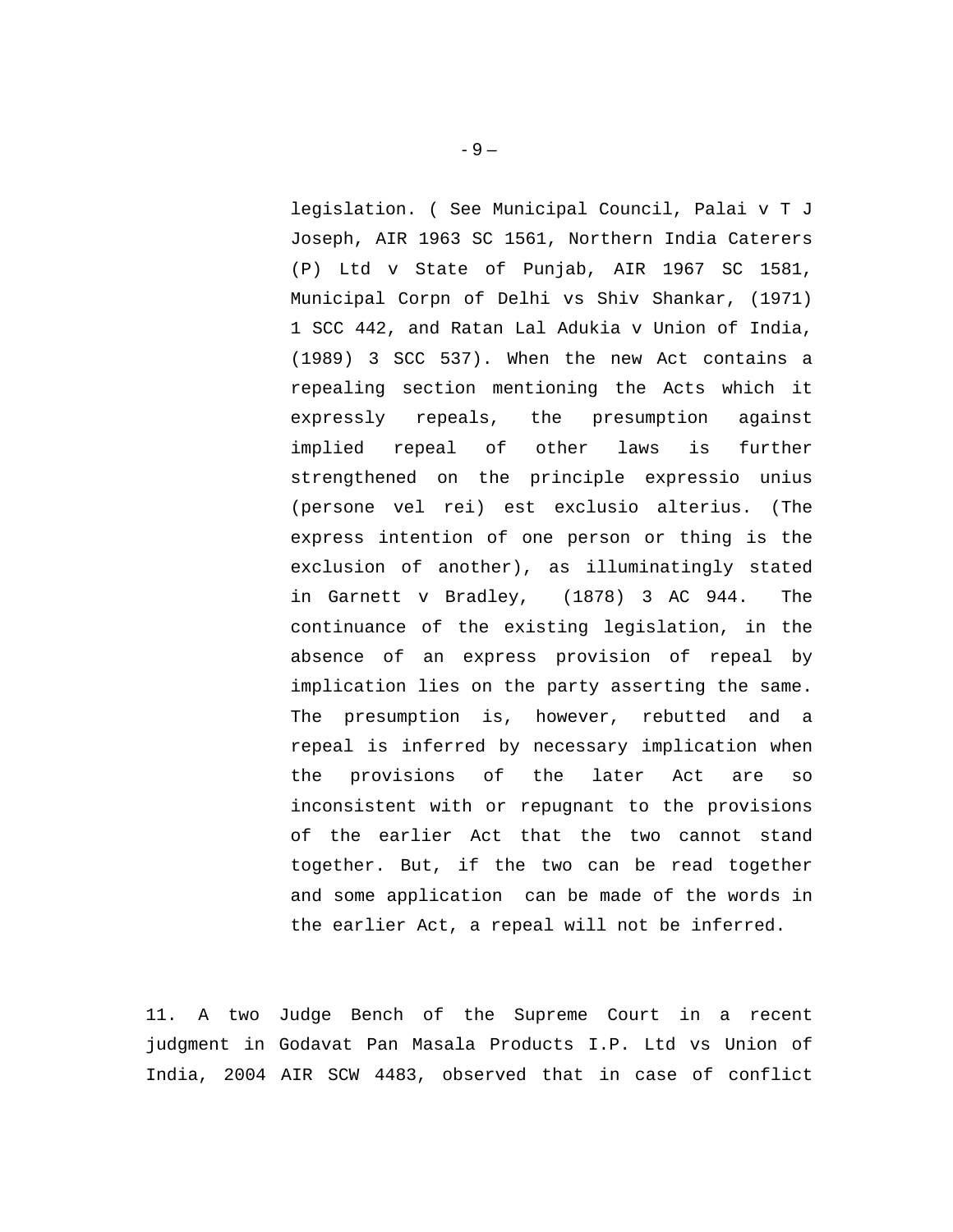between a special law and a general law, even if both are enacted by the same legislative authority, the special law must displace the general law to the extent of inconsistency. The operation of the maxim generalia specialibus non derogant has been approved and applied by the Court in such situations.

12. To determine whether a later statute repeals by implication an earlier statute, it would be necessary to scrutinize the terms and consider the true meaning and effect of the two statutes. The Architects Act, 1972 is enacted to provide for prescribing, regulating and maintaining the standards of architectural education, qualification of architects based on these standards and for registration of qualified Architects. Section 2 (a) defines the term "Architect" to mean a person whose name is for the time being entered in the register. Section 2 (d) defines "recognised qualification" to mean any qualification in architecture for the time being included in the Schedule or notified under section 15. Section 14 (1) of the Architects Act provides that the qualifications included in the Schedule or notified under section 15 shall be recognised qualifications for the purposes of Act and sub-section (2) provides that the Schedule may be amended so as to include such other recognised qualifications and the Central Government may do so by notification in the official gazette after consultation with the Council of Architecture. Section 17 of the Act contains a non obstinate clause and provides that notwithstanding anything contained in any other law, but subject to the provisions of the Act, any recognised qualification shall be a sufficient qualification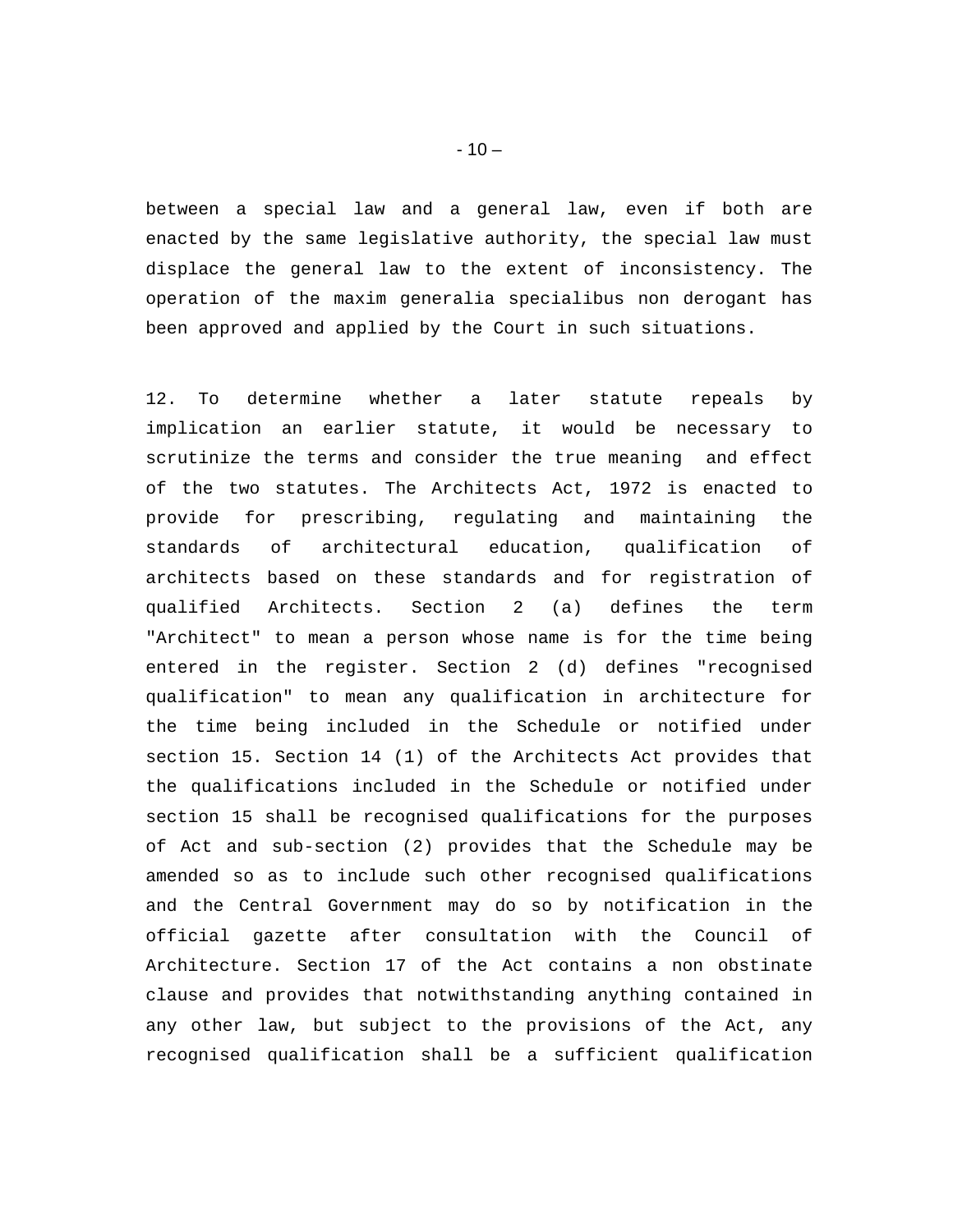for enrolment in the register. Section 18 provides that every authority in India which grants a recognised qualification shall furnish relevant information to the Council of Architecture as to the courses of study and examination to be undergone and various other matters provided in the section. Section 19 provides for appointment of Inspectors by the Executive Committee to inspect any College or Institution where architectural education is given or to attend any examination held by any college or institution for the purpose of recommending to the Central Government recognition of architectural qualifications granted by that College or Institution. Section 20 confers power for withdrawal of recognition upon report of the Executive Committee to the Council of Architecture that the courses of study and examination, staff accommodation do not conform to the standards prescribed by regulations and the Council in that case shall make necessary report to the appropriate government. Section 21 empowers the Council to prescribe the minimum standards of architectural education required for granting recognised qualifications by colleges or institutions in India. Section 22, empowers the Council of Architecture to prescribe standards of professional conduct and etiquette and a code of ethics for Architects. Under Section 23(2), the Council of Architecture is required to maintain the register of Architects. Under Section 29 the Council is empowered to remove from the register the name of any architect as provided thereunder. Under Section 45, the Council has power to make regulations with the approval of the Central Government to carry out the purposes of the Act. The Council of Architecture has with approval of the Central Government framed regulations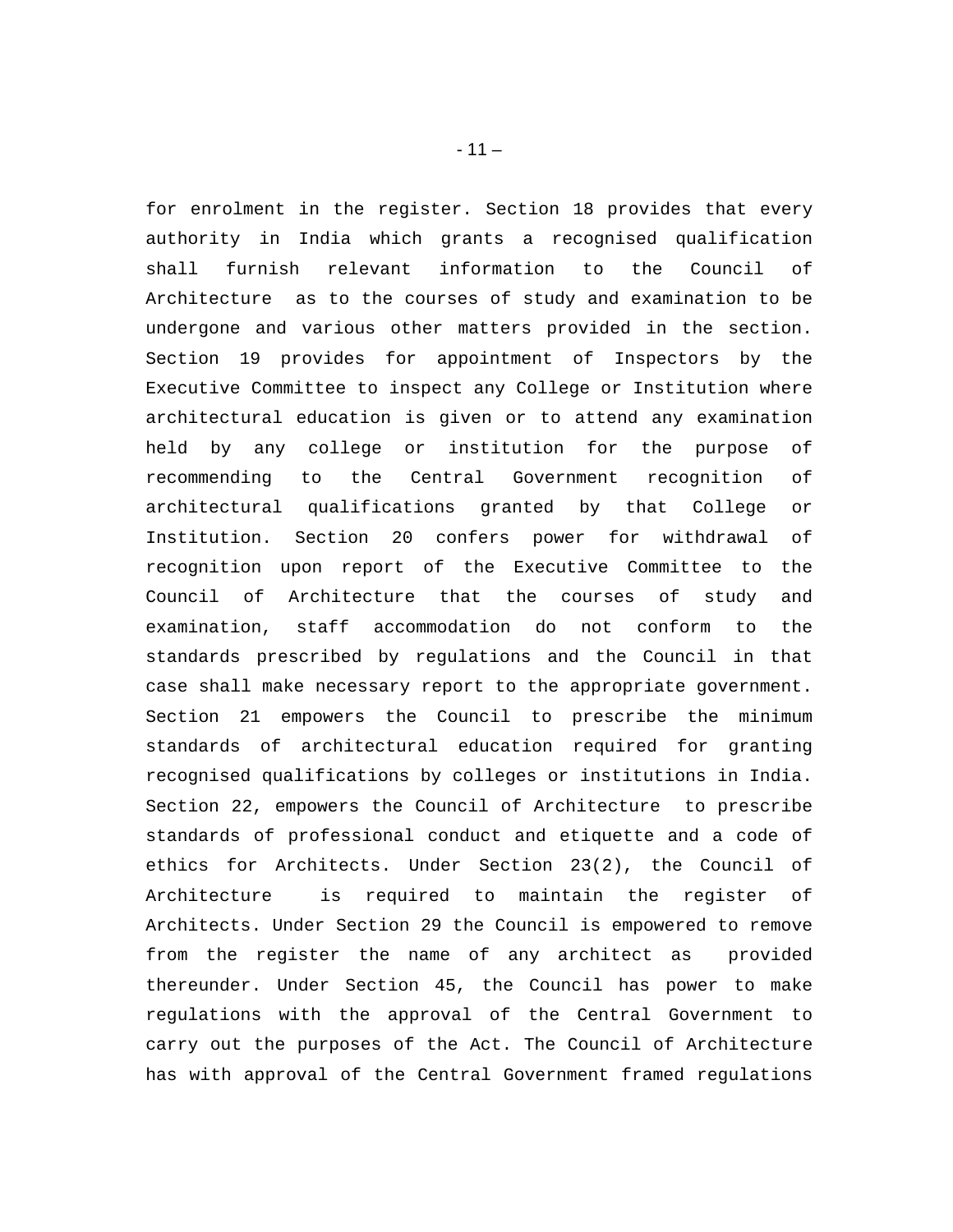known as Minimum Standards of Architectural Education Regulations, 1983 in exercise of powers conferred by clauses (e), (g), (h) and (j) of sub-section (2) of Section 45 read with Section 21 of the Architects Act. The said regulations provide for eligibility for admission to architectural course, aptitude test, etc. The regulations also provide for intake, course and periods of studies, professional examination, standard of proficiency and conditions of admission, qualification of examiner. They also provide for standards of staff, equipment, accommodation, training and other facilities for architectural education. The Architects Act is thus a complete code in itself in so far as the architectural education is concerned.

13. We shall now turn to the provisions of the AICTE Act. Section 2(g) of the AICTE At defines "technical education" as under :

> "technical education" means programmes of education, research and training to engineering technology, architecture, town planning management, pharmacy and applied arts and crafts and such other programme or areas as the Central Government may, in consultation with the Council, by notification in the official Gazette, declare ;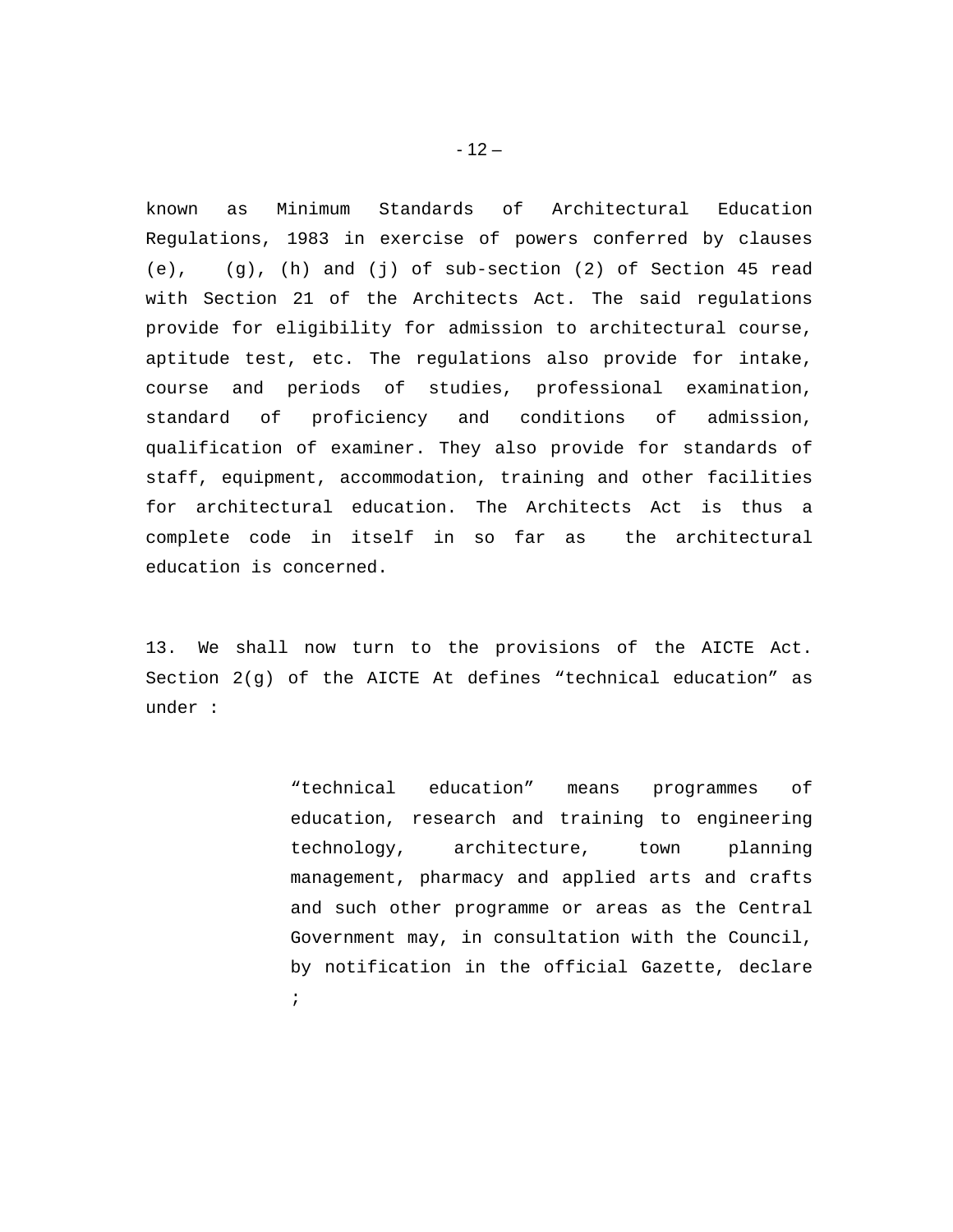Section 2 (h) defines the words "technical institution" to mean "an institution, not being a University, which offers courses or programmes of technical education, and shall include such other institutions as the Central Government may, in consultation with the Council, by notification in the Official Gazette, declared as technical institutions. Section 10 of the AICTE Act, provides that it shall be the duty of the Council to take all such steps as it may think fit for ensuring coordinated and integrated development of technical education and maintenance of standards and for the purposes of performing its functions under this Act, the Council amongst other things can lay down norms and standards for courses, curricula, physical and instructional facilities, staff pattern, staff qualifications, quality instructions, assessment and examination ; grant approval for starting new technical institutions and for introduction of new courses or programmes in consultation with the agencies concerned; inspect or cause to inspect any technical institution. Under Section 11 the AICTE is authorized to cause an inspection of any technical institution to be made for the purposes of ascertaining the financial needs of a technical institution or a University or its standards of teaching, examination and research. Under Section 23 the AICTE may by notification in the official gazette make regulations generally to carry out the purposes of the Act. The AICTE has framed regulations in exercise of power under section 23 covering almost all the aspects of technical education.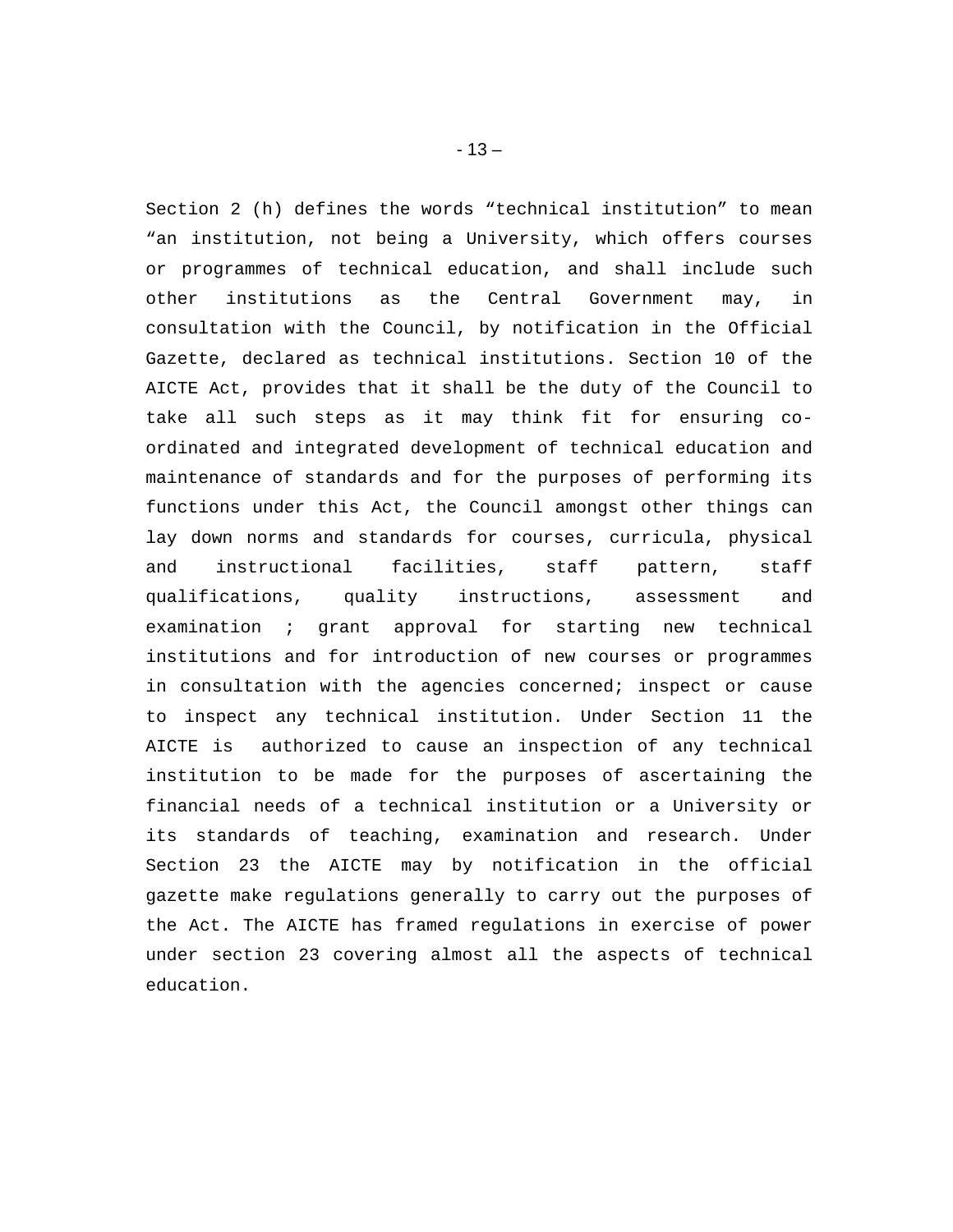14. On a careful examination of the scheme of the two statutes it is seen that the Architects Act is especially designed to deal with the Architects and the maintenance of the standards in architectural education and profession with recognised qualifications. The Architects Act read as a whole is a complete code in itself for registration and education of architects and specifically deals with the recognised qualifications for architects which includes the regulation and monitoring of the course contents and standards of education. Section 17 of the Architects Act contains a non obstante clause and provides that notwithstanding anything contained by any other law, but subject to the provisions of the Architects Act, any recognised qualification shall be a sufficient qualification for enrolment in the register. A combined reading of sections 14 to 17 and section 21 leaves no manner of doubt that in the field of architectural institutions, the Architects Act has been given overriding effect over the other laws. It is true that section  $2(q)$  of the AICTE Act also includes architecture within the definition of technical education and an institution which offers course of architecture would be a technical institution under section 2(h). However, the scope and ambit of the AICTE Act is wide ranging and covers various programmes of education research and training other than architecture as can be seen from section  $2(q)$  itself. The main function of the AICTE under the AICTE Act is coordinated development of technical education as defined in the said Act. It is not confined to nor is its sole or main concern architecture, architects and their professional conduct, making standards of architectural education and recognition of qualifications granted by the authorities in India and these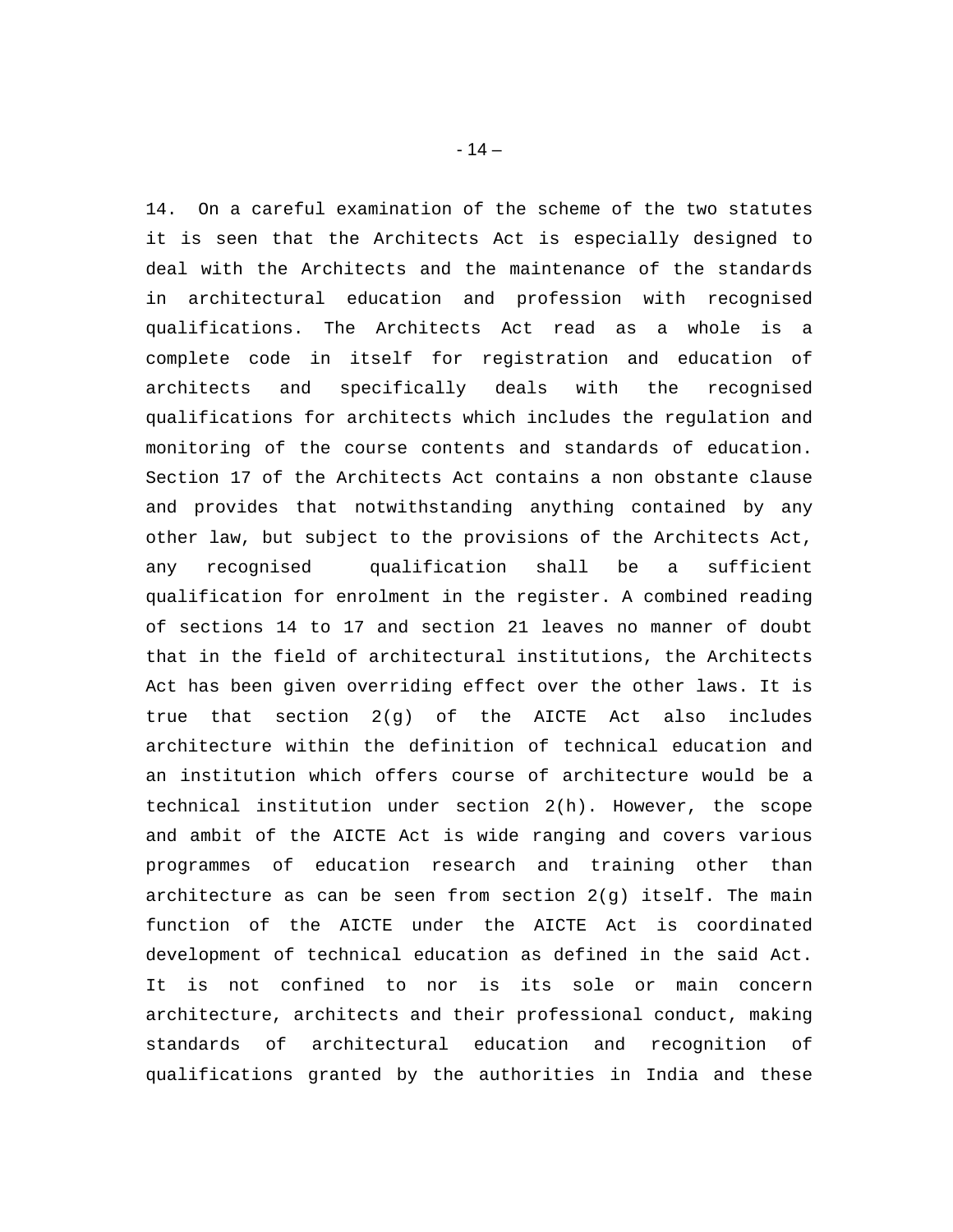matters are specifically dealt with by the Architects Act. Considering the provisions of the Architects Act vis-à-vis AICTE Act, we have no hesitation to hold that as far as architectural education is concerned the Architects Act is a special legislation and the AICTE Act is a general legislation.

15. Mr. Chinoy strenuously urged that the provisions of the later Act i.e. AICTE Act being totally inconsistent or repugnant with the provisions of the earlier enactment, i.e. Architects Act, earlier enactment is abrogated by the later Act. The counsel submitted that conferral powers on two different bodies (the Council of Architecture under the Architects Act and AICTE under the AICTE Act) on the same subject matter would be incongruous and destructive of the object for which the power was conferred. AICTE Act is a later Act and covers the same subject matter as section 19(2), 21 and 45 (e), (f) and (g) of the Architects Act, which also relate to subscribing, regulating and maintaining of the standards of Architectural education. It must necessarily follow that the AICTE Act impliedly repeals the said sections of the Architects Act. Mr. Chinoy drew our attention to a three – Judge Bench decision of the Supreme Court in the case of Ajay Kumar Banerjee and other vs. Union of India and others, reported in (1984) 3 SCC 127 where the Bench observed as under : -

> "The general rule to be followed in case of conflict between two statutes is that other words, a prior special law would yield to a later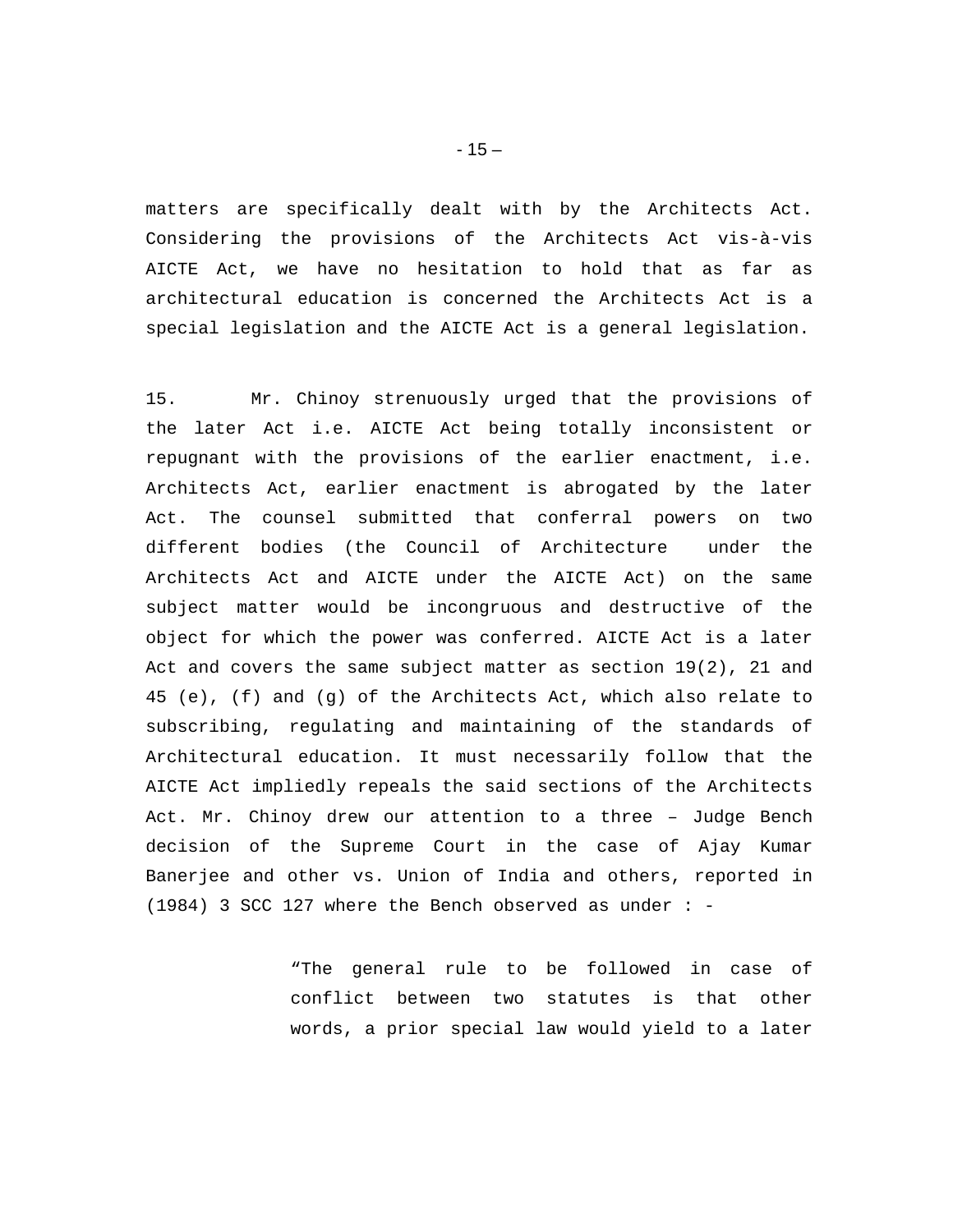general law, if either of the two following conditions is satisfied :

(i) The two are inconsistent with each other. (ii) There is some express reference in the later to the earlier enactment.

If either of these two conditions is fulfilled, the later law, even though general, would prevail.

39. From the text and the decisions, four tests are deducible and these are:-

(i) The legislature has the undoubted right to alter a law already promulgated through subsequent legislation,

(ii) A special law may be altered, abrogated or repealed by a later general law by an express provision,

(iii) A later general law will override a prior special law if the two are so repugnant to each other that they cannot co-exist even though no express provision in that behalf is found in the general law, and

(iv) It is only in the absence of a provision to the contrary and of a clear inconsistency that a special law will remain wholly unaffected by a later general law. See in this connection, Maxwell on the Interpretation of Statutes, Twelfth Edition, pages 196-198."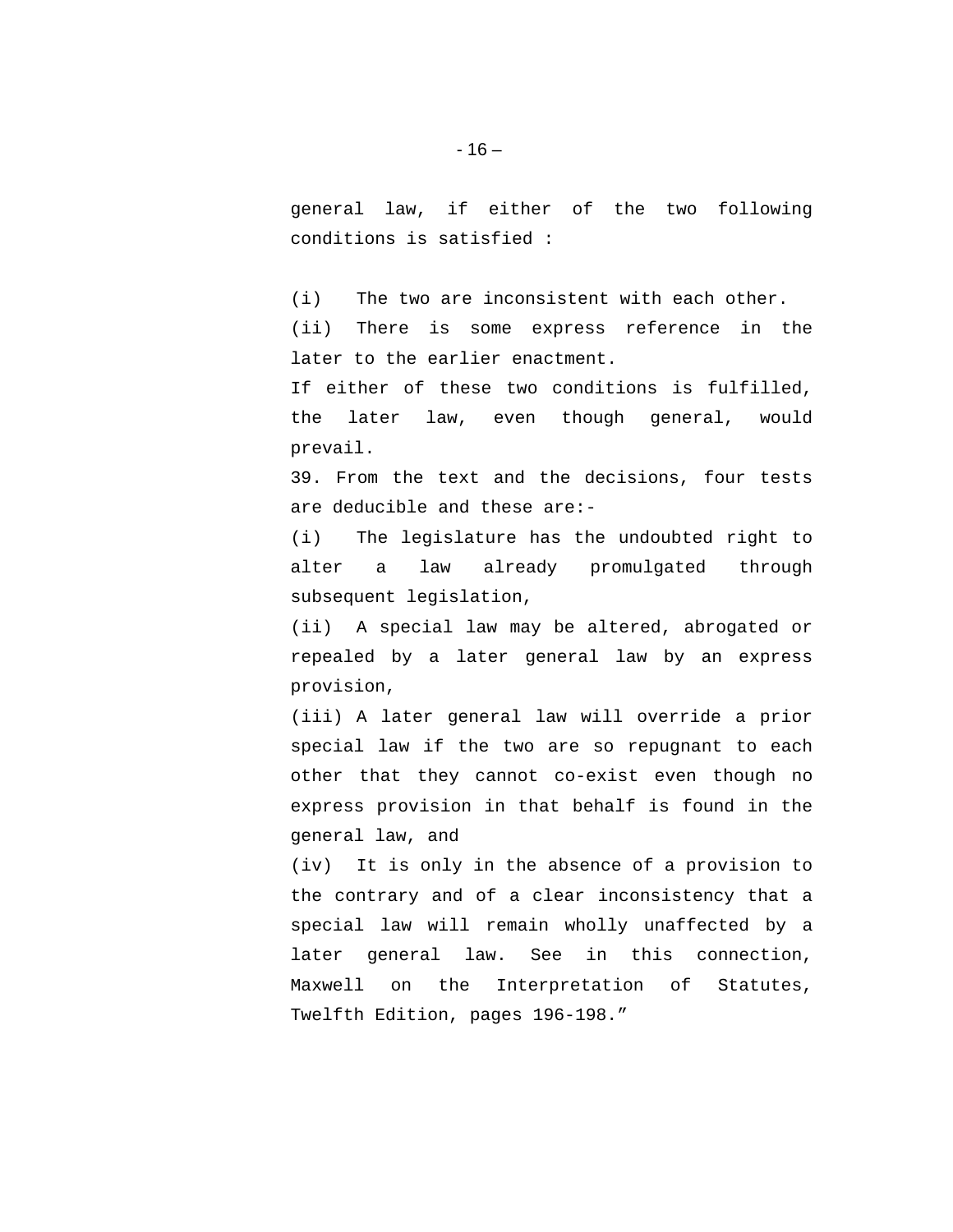16. Mr. Chinoy also referred to the decision in the case of Ratan Lal Adukia vs. Union of India reported in (1989) 3 SCC 537 where the Court held that Section 80 of the Railways Act is a complete, self-contained, exhaustive code in regard to the place of suing respecting suits constituting a special law for such suits. The legislative intent thus is that plaintiffs must institute suits only in the courts mentioned in Section 80 of the Railways Act for enforcement of the claims for compensation against the Railways. By necessary implication, therefore, the operation of provisions of Section 20 of the Code of Civil Procedure, 1908 and Section 18 of the Presidency Small Cause Courts Act, 1882 stands excluded. The bench observed : -

> "The doctrine of implied repeal is based on the postulate that the legislature which is presumed to know the existing state of the law did not intend to create any confusion by retaining conflicting provisions. Courts, in applying this doctrine, are supposed merely to give effect to the legislative intent by examining the object and scope of the two enactments. But in a conceivable case, the very existence of two provisions may, by itself, and without more, lead to an inference of mutual irreconcilability if the later set of provisions is by itself a complete code with respect to the same matter. In such a case the actual detailed comparison of the two sets of provisions may not be necessary. It is a matter of legislative intent that the two sets of provisions were not expected to be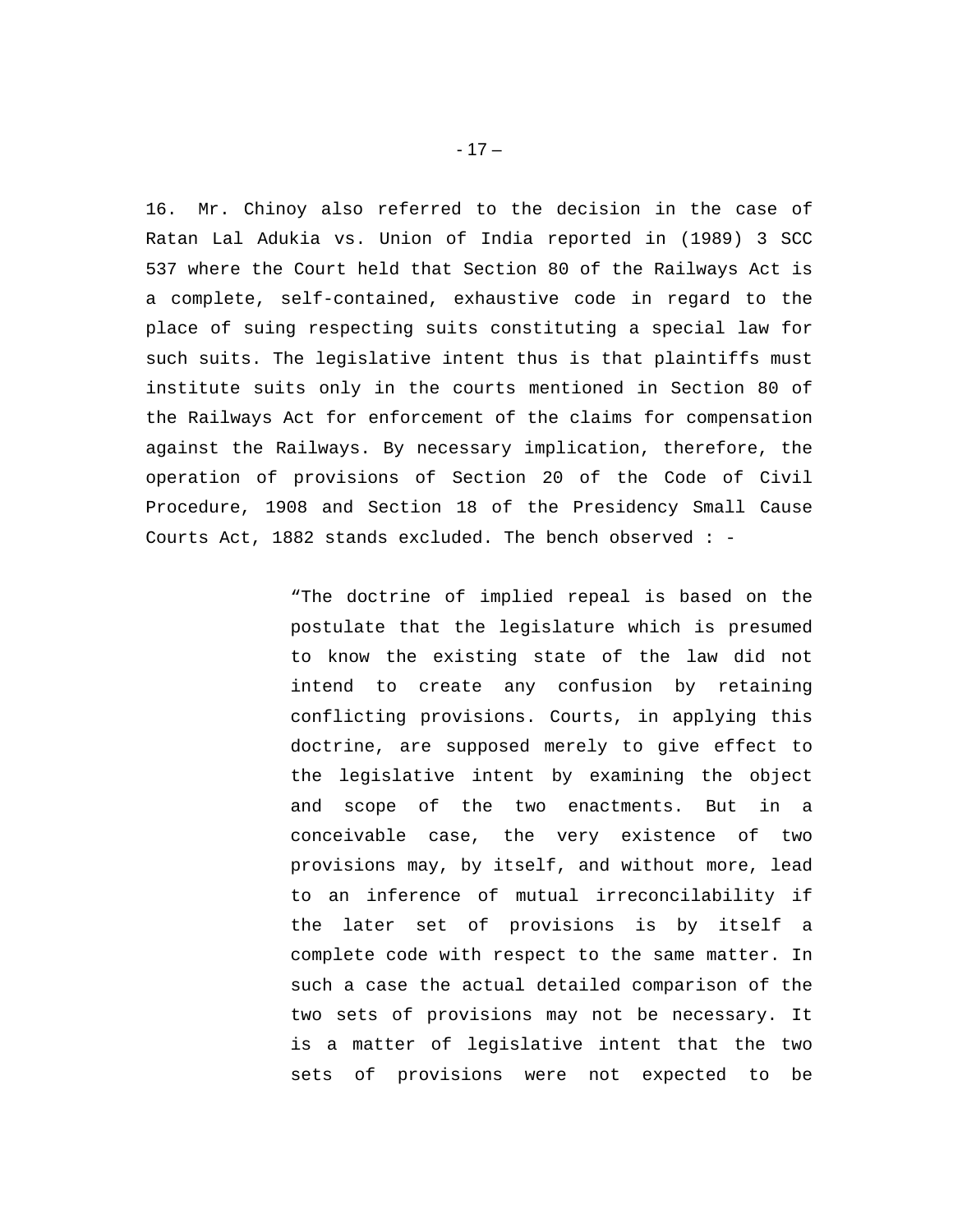applied simultaneously. Section 80 is a special provision. It deals with certain class of suits distinguishable on the basis of their particular subject matters."

Two more decisions cited by Mr. Chinoy in the cases of Yogender Pal Singh vs Union of India, (1987) 1 SCC 631 and Dharangdhra Chemical works vs Dharangdhra Municipality (1985) 4 SCC 1992 are on the same lines and hold that when a competent authority makes a new law which is totally inconsistent with earlier law and two cannot stand together any longer, it must be construed that the earlier law had been repealed by necessary implication by the later law.

17. Mr. Chinoy submitting that in an almost parallel situation in the case of Gandhi College of Pharmacy vs All India Council of technical Education, AIR 1995 P&H 315, learned single Judge of the Punjab & Haryana High Court has held that with the enactment of the AICTE Act, 1987, section 2(g) of which expressly includes Pharmacy in the definition of technical education, the Pharmacy Act, 1948 which covers the same subject matter of laying down "norms and standards for studies in pharmacy" stood impliedly repealed. The learned single Judge observed in paras 11 and 12 of the judgement as follows :

> "----------- Article 372 of the Constitution provides that notwithstanding the repeal by the Constitution of the enactments referred to in Art 395, all the laws that were in force in the territory of India immediately before the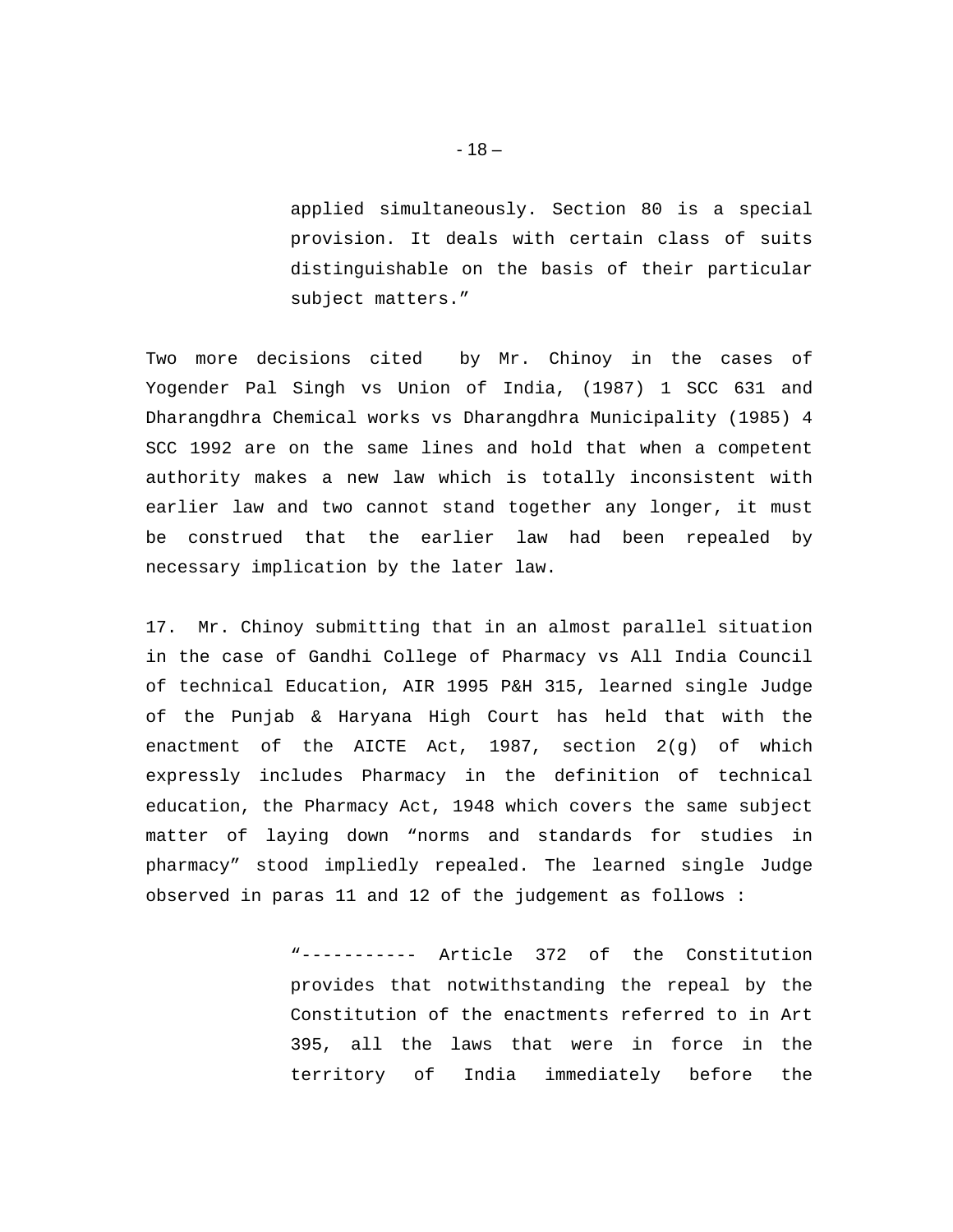commencement of the Constitution shall continue to remain in force until altered or repealed or amended by a competent Legislature or other competent authority. The 1948 Act is undoubtedly an existing law which was in force in the territory of India prior to the commencement of the Constitution. This law was thus to continue to operate till it was altered or repealed or amended by a competent legislature. Parliament in exercise of its powers under Entry 66 of List I (Union List) has enacted the 1987 Act. As already noticed above, this Act covers same field which was earlier covered by the 1948 Act, namely to lay down norms and standards for studies in the field of pharmacy. Therefore in terms of Art 372 of the Constitution, the 1987 Act to the extent it covers the same field as covered by the existing law, i.e. the 1948 Act will prevail and the provisions of the 1948 Act to that extent stand repealed or altered. Alteration, repeal or amendment contemplated by Art 372 of the Constitution may be express, i.e. the existing law may be expressly altered, repealed or amended by a competent Legislature. An existing law may also be modified by necessary implication and this can be done even by a separate enactment as in the present case. When two Acts are inconsistent or repugnant to each other, the existing law will be deemed to have been altered, repealed or amended by the later law enacted by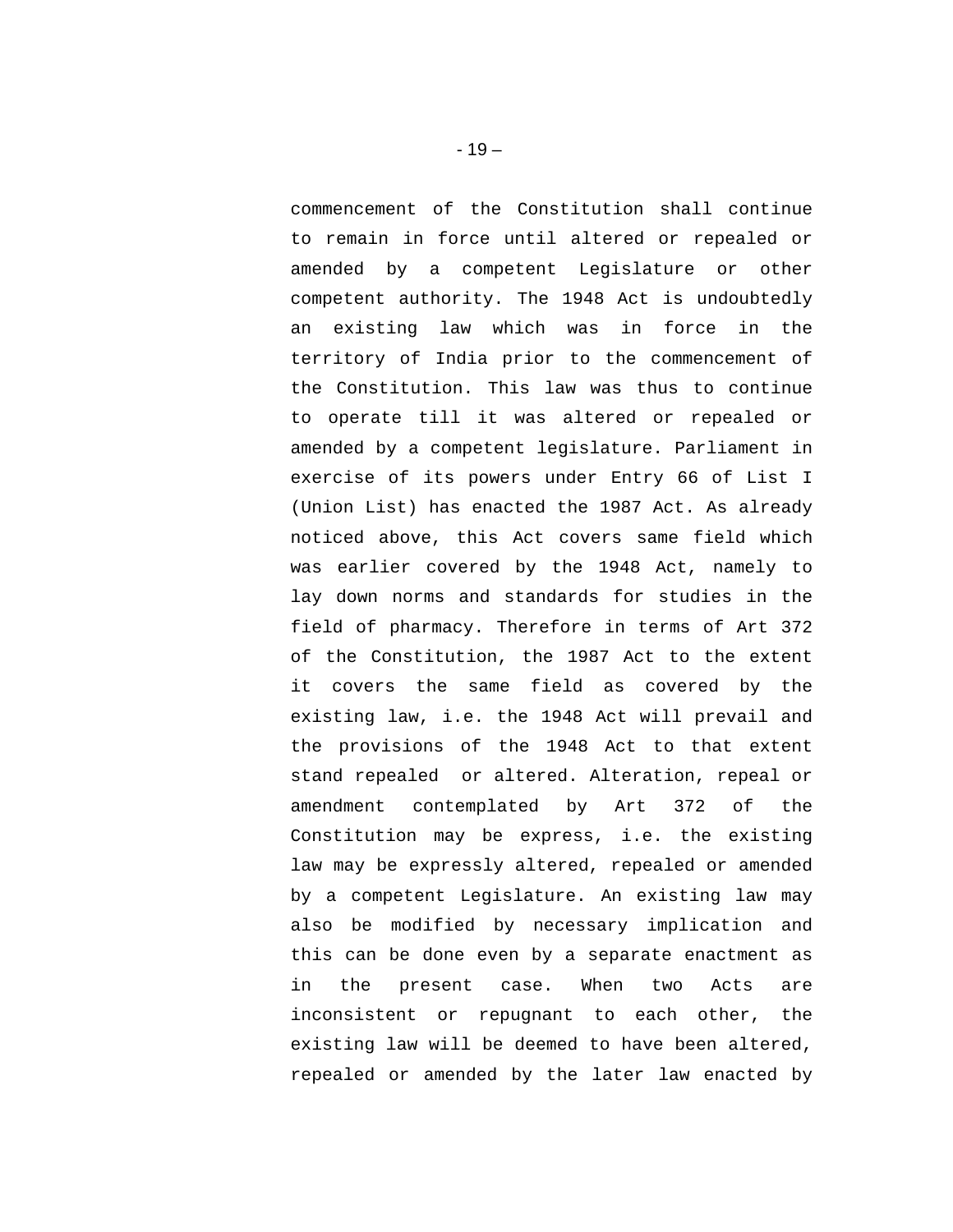the competent Legislature. Even when there is no repugnancy or inconsistency between the two enactments, the later law enacted by the competent Legislature will prevail provided that law covers the same field as is covered by the existing law since it is last expression of the will of the Legislature that must prevail.

Looking at the background in which the 1987 Act was enacted, the object of Parliament was to coordinate and determine the standards of education in technical institutions including that of pharmacy in the country and it was intended that all technical institutions including the college should be governed by its provisions…."

18. In our view, the decision of the Punjab and Haryana High Court has no application to the present case. The scheme of the Architects Act differs from Pharmacy Act in many respects and especially it contains a non obstante clause giving over riding effect to the provisions of the Architects Act. More over the functions of the AICTE mentioned in section  $10(1)(k)$  and  $(p)$ are more apposite in cases where there are no existing special body like Council of Architecture already carrying the same functions under the Architects Act. The provision laying down functions for technical education generally cannot be construed to displace the authority of the Council of Architecture constituted under the Architects Act. It is seen from the statement of Objects and Reasons for the AICTE Act that the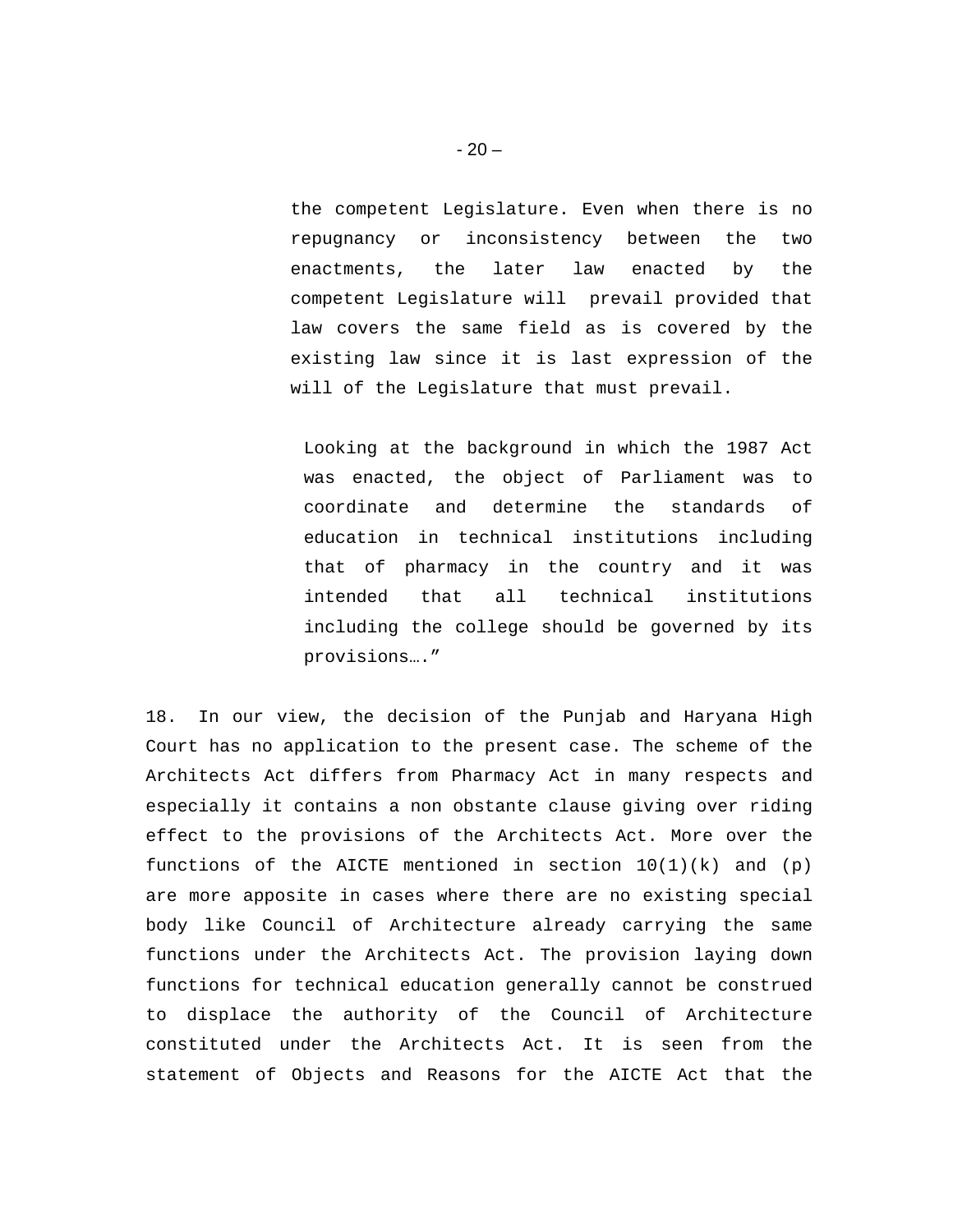AICTE was originally set up by the government resolution as national expert body to advise the Central and State Governments for ensuring the coordinated development of technical education in accordance with the approved standards and was playing an effective role, but, however, in recent years a large number of private engineering colleges and polytechnics have come up in complete disregard of the guidelines laid down by the AICTE and taking into account the serious deficiencies of even rudimentary infrastructure necessary for imparting proper education and training and need to maintain educational standards and curtail the growing erosion of standards, statutory authority was meant to be conferred upon the AICTE to play its role more effectively by enacting the AICTE Act. As against this focus of the Architects Act is for prescribing and maintenance of the minimum standards of architectural education required for granting recognised qualifications which entitles a person to practice his profession of an architect, seek employment with the Government or take up teaching assignments. This twin objectives of prescribing standards and overseeing the maintenance of such standards involve laying down minimum standards of architectural education prescribing requirements for eligibility to course, curriculum, duration of course, practical training, proficiency at the examination, staff student ratio, qualification of teachers etc. On the other hand the focus of function of the AICTE is primarily on proper planning and coordinated development of technical education. A fair reading of sub-clauses (b), (r) and (u) of section 10 of the AICTE Act makes it clear that in respect of existing body like the Council of Architecture, the role of the AICTE is only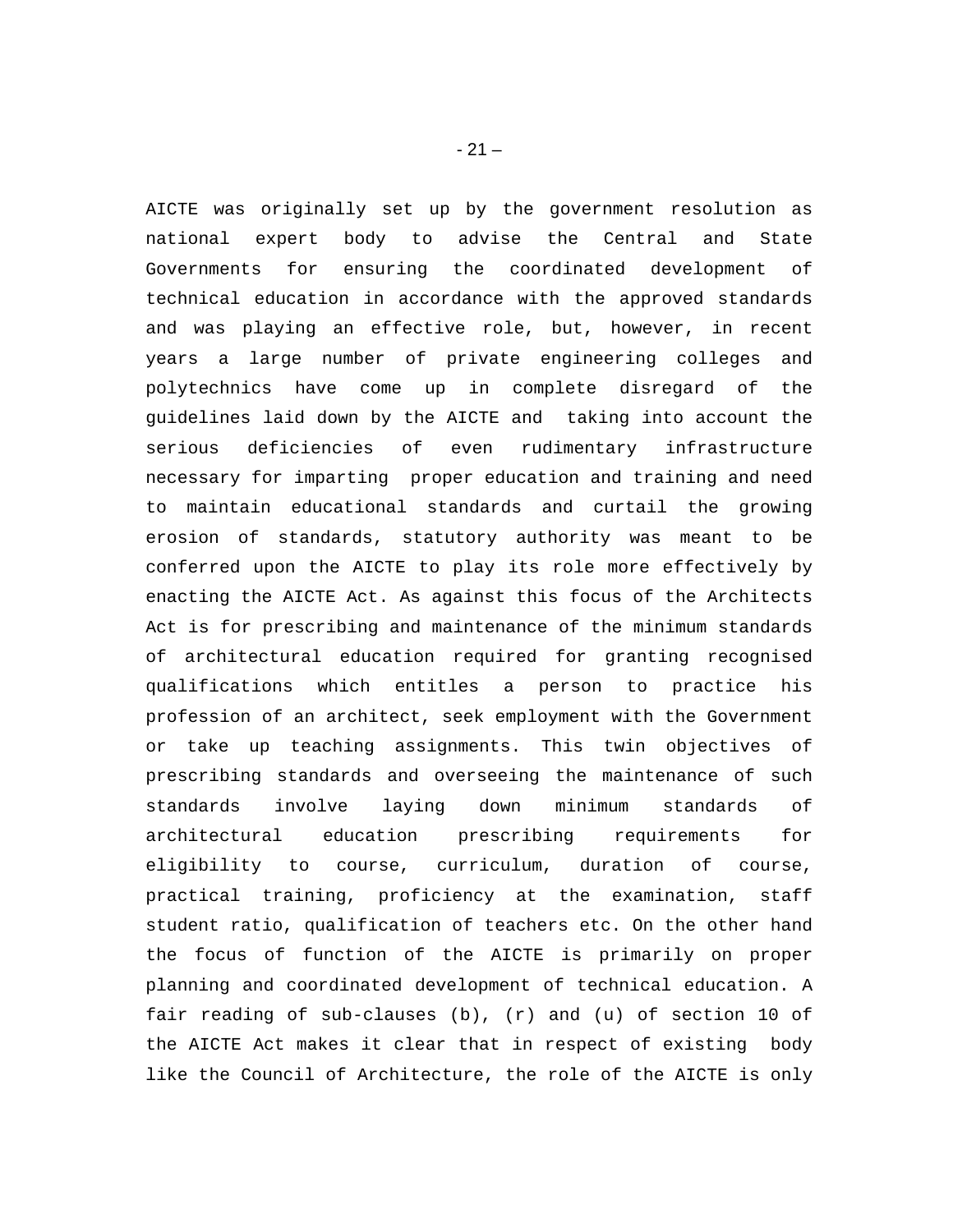advisory for coordination, strengthening and development of the programmes. We are therefore clearly of the view that the provisions of the Architects Act must prevail over the AICTE Act, in regard to matters of prescribing and regulating norms and standards of architectural institutions.

19. In the context of the present case it would be useful to refer to the recent decision of the Supreme Court in Bharthidasan University and another vs. All India Council for Technical Education and others, (2001) 8 SCC 676. The question before the Supreme court was whether the Bharathidasan University created under the Bharathidasan University Act, 1981 should seek prior approval of the AICTE to start a department for imparting a course or programme in technical education or a technical institution as an adjunct to the University itself to conduct technical courses of its choice and selection. The University commenced courses in technology such as Information Technology and Management, Bioengineering and Technology, Petrochemical Engineering and Technology, Pharmaceutical Engineering and Technology, etc. It was contended that the University did not apply for and secured the prior approval for those courses before their commencement by the university as envisaged under the AICTE Act and the statutory regulations made thereunder by the AICTE particularly regulation 4 which obligated even the University to obtain such prior approval. The High Court accepted the stand of the AICTE by applying the ratio of the decision of a Full Bench of the Andhra Pradesh High Court in M. Sambasiva Rao vs. Osmania University (1997) 1 An RT 629, and as a consequence thereof, ordered the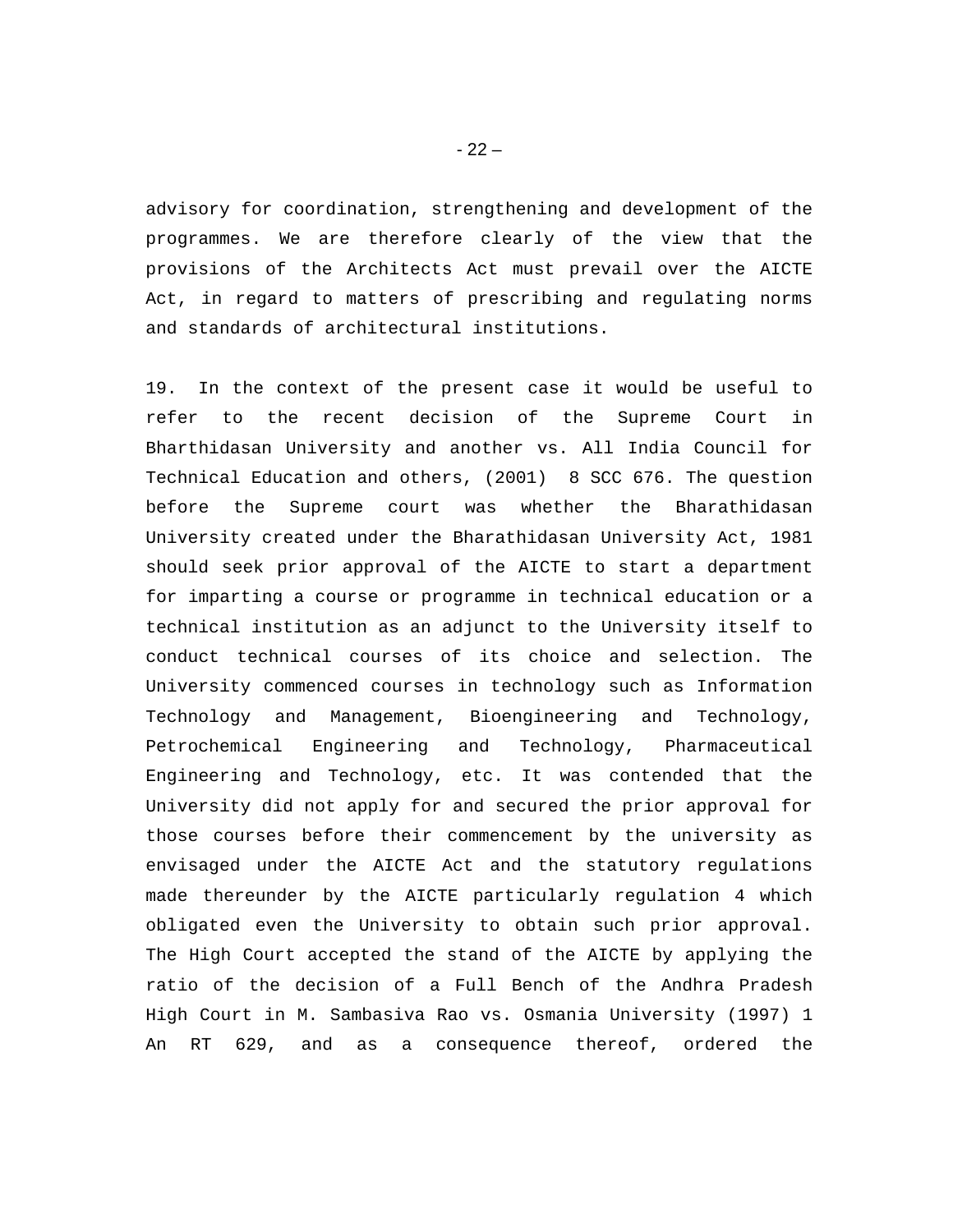cancellation of the admissions made by the University. Allowing the appeal, the Supreme Court held : -

> 8.------When the legislative intent finds specific mention and expression in the provisions of the Act itself, the same cannot be whittled down or curtailed and rendered nugatory by giving undue importance to the so called object underlying the Act or the purpose of creation of a body to supervise the implementation of the provisions of the Act, particularly when the AICTE Act does not contain any evidence of an intention to belittle and destroy the authority or autonomy of other statutory bodies, having their own assigned roles to perform. Merely activated by some assumed objects or desirabilities, the courts cannot adorn the mantle of the legislature. It is hard to ignore the legislative intent to give definite meaning to words employed in the Act and adopt an interpretation which would tend to do violence to the express language as well as the plain meaning and patent aim and object underlying the various other provisions of the Act. Even in endeavoring to maintain the object and spirit of the law to achieve the goal fixed by the legislature, the courts must go by the guidance of the words used and not on certain preconceived notions of ideological structure and scheme underlying the law. In the Statement of Objects and Reasons for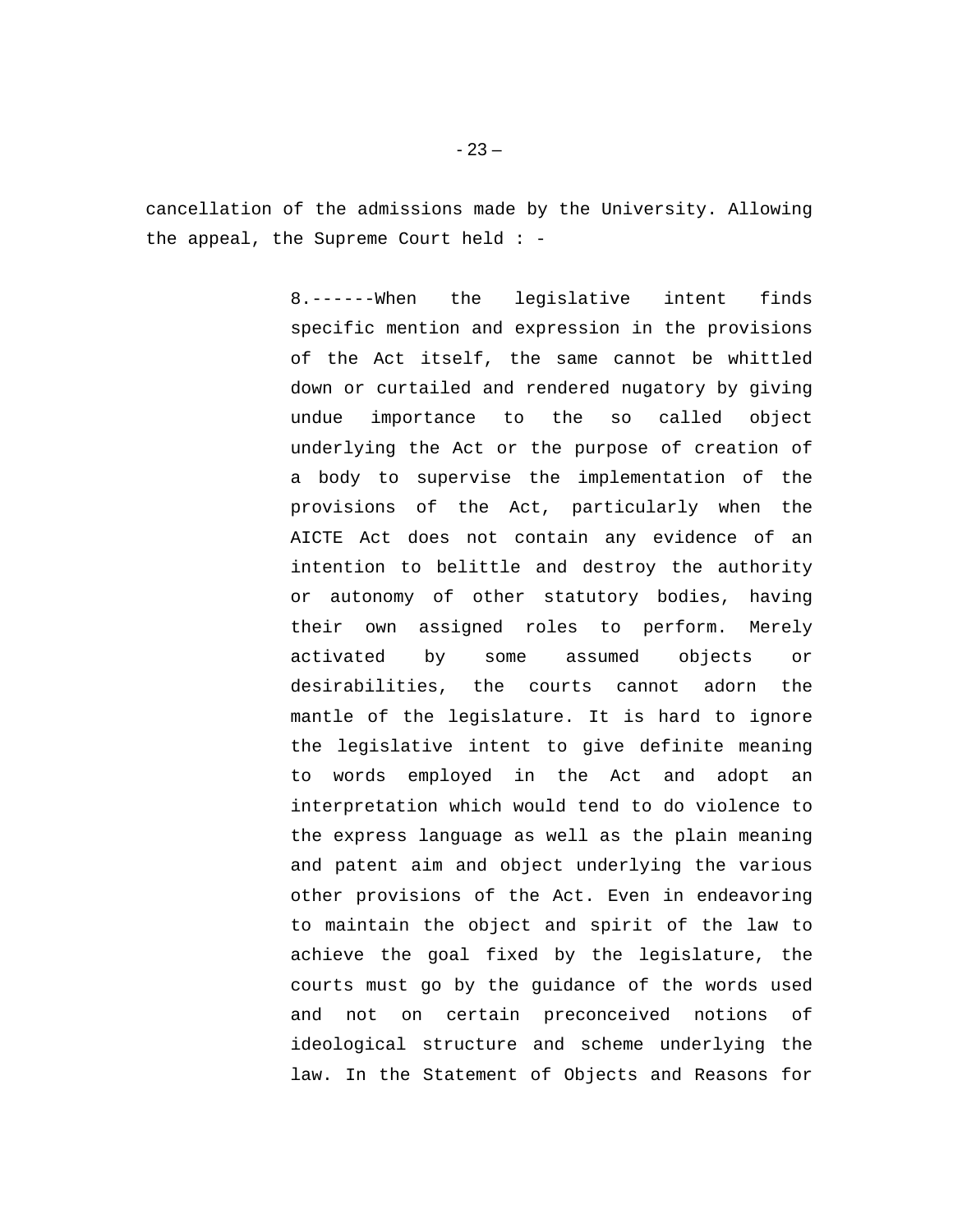the AICTE Act, it is specifically stated that AICTE was originally set up by a government resolution as a national expert body to advise to Central and State Governments for ensuring the coordinated development of technical education in accordance with approved standards was playing an effective role, but, "however. In recent years, a large number of private engineering colleges and polytechnics have come up in complete disregard of the guidelines, laid down by the AICTE" and taking into account the serious deficiencies of even rudimentary infrastructure necessary for imparting proper education and training and the need to maintain educational standards and curtail the growing arosion of standards statutory authority was meant to be conferred upon AICTE to play its role more effectively by enacting the AICTE Act.

8------The Act, for all purposes and throughout maintains the distinct identity and existence of "technical institutions" and "universities" and it is in keeping tune with the said dichotomy that wherever the university or the activities of the university are also to be supervised or regulated and guided by AICTE, specific mention has been made of the university alongside the technical institutions and wherever the university is to be left out and not to be roped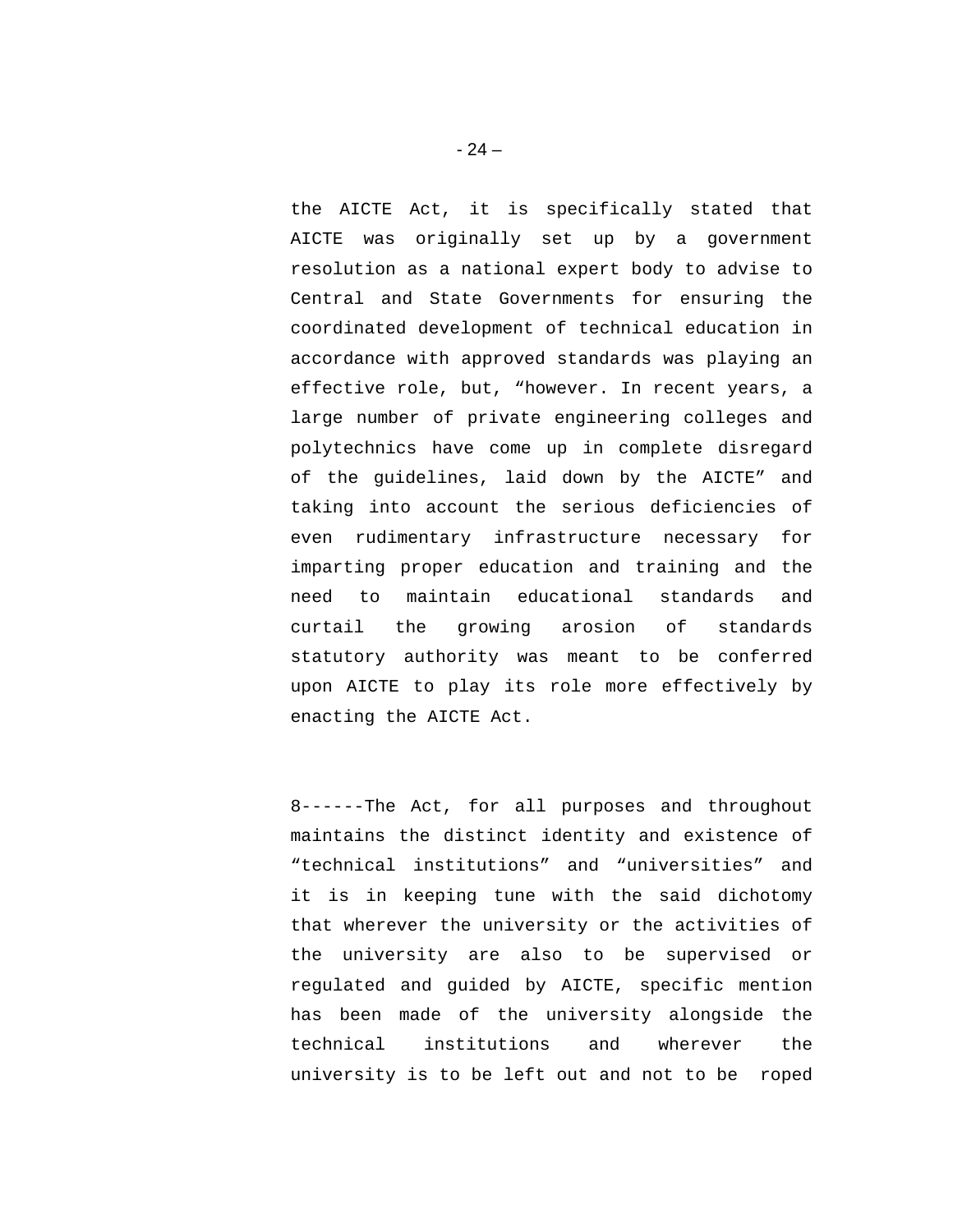in merely refers to the technical institution only in Section 10, 11 and 22(2)(b). It is necessary and would be useful to advert to Section  $10(1)(c)$ ,  $(g)$ ,  $(o)$  which would go to show that universities are mentioned alongside the "technical institutions" and clauses (k), (m), (p), (q), (s) and (u) wherein there is conspicuous omission of reference to universities, reference being made to technical institutions alone. It is equally important to see that when AICTE is empowered to inspect or cause to inspect any technical institution in clause (p) of subsection (1) of Section 10 without any reservation whatsoever, when it comes to the question of universities it is confined and limited to ascertaining the financial needs or its standards of teaching, examination and research. The inspection may be made or cause to be made of any department or departments only and that too, in such manner as may be prescribed as envisages in Section 11 of the Act. Clause (f) of Sub-section (1) of Section 10 envisaged AICTE to only advise UGC for declaring any institution imparting technical education as a deemed university and not do any such thing by itself. Likewise, clause (u) of the same provision which envisages the setting up of a National Board of Accreditation to periodically conduct evaluation of technical institutions or programmes on the basis of guidelines, norms and standards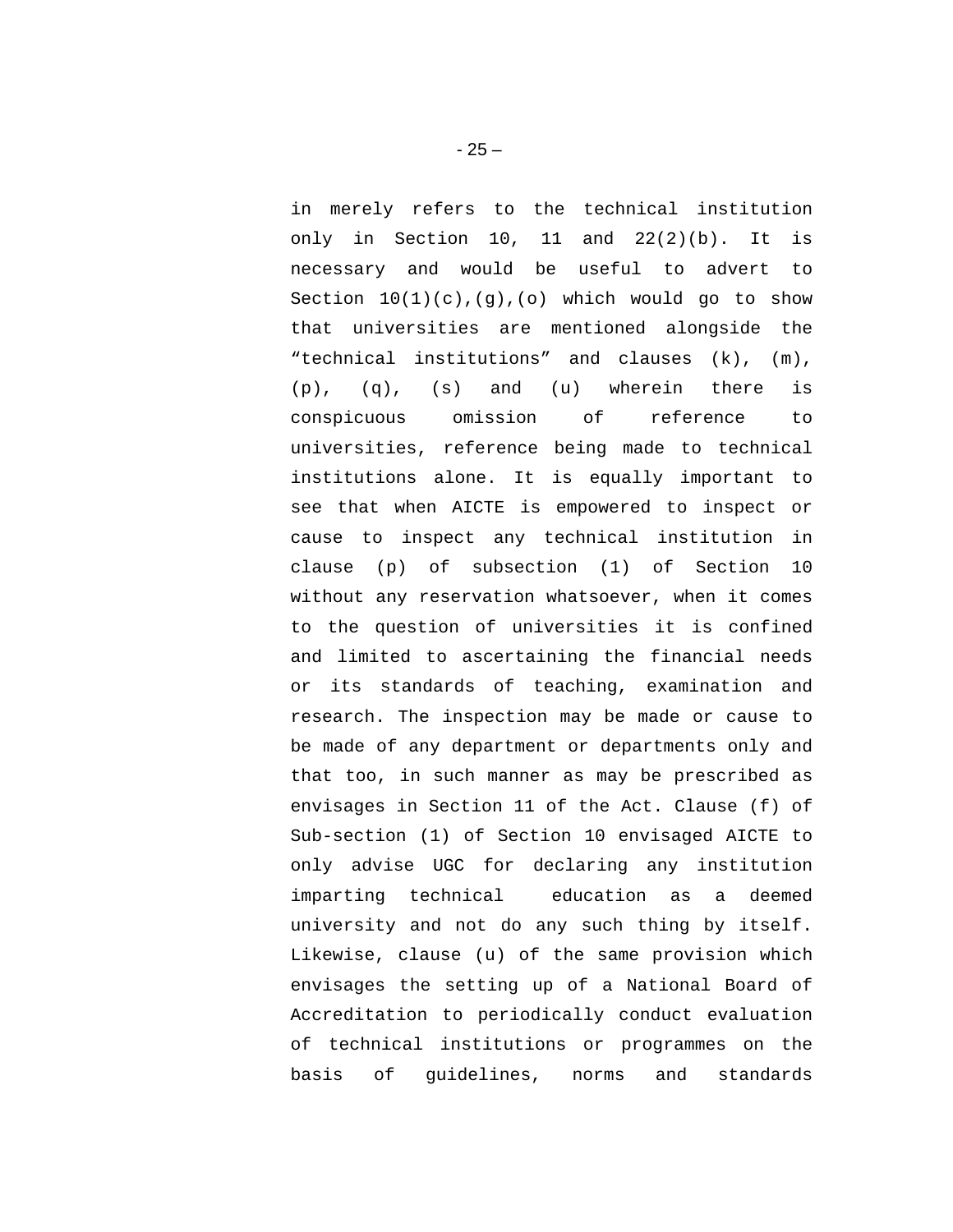specified by it to make recommendations to it, or to the Council, or to the Commission of to other bodies, regarding recognition or de-recognition of the institution or the programme. All these vitally important aspects go to show that AICTE created under the Act is not intended to be an authority either superior to or supervise and control the universities and thereby supremepose itself upon such universities merely for the reason that it is imparting teaching in technical education or programmes in any of its departments or units. A careful scanning – through of the provisions of the AICTE Act and the provisions of the UGC Act in juxtaposition, will show that the role of AICTE vis-à-vis the universities is only advisory, recommendatory and a guiding factor and thereby subserves the cause of maintaining appropriate standards and qualitative norms and not as an authority empowered to issue and enforce any sanctions by itself, except submitting a report to UGC for appropriate action. The conscious and deliberate omission to enact any such provision in the AICTE Act in respect of universities is not only a positive indicator but should be also one of the determining factors in adjudging the status, role and activities of AICTE Vis-à-vis universities and the activities and functioning of its departments and units. All these vitally important facets with so much glaring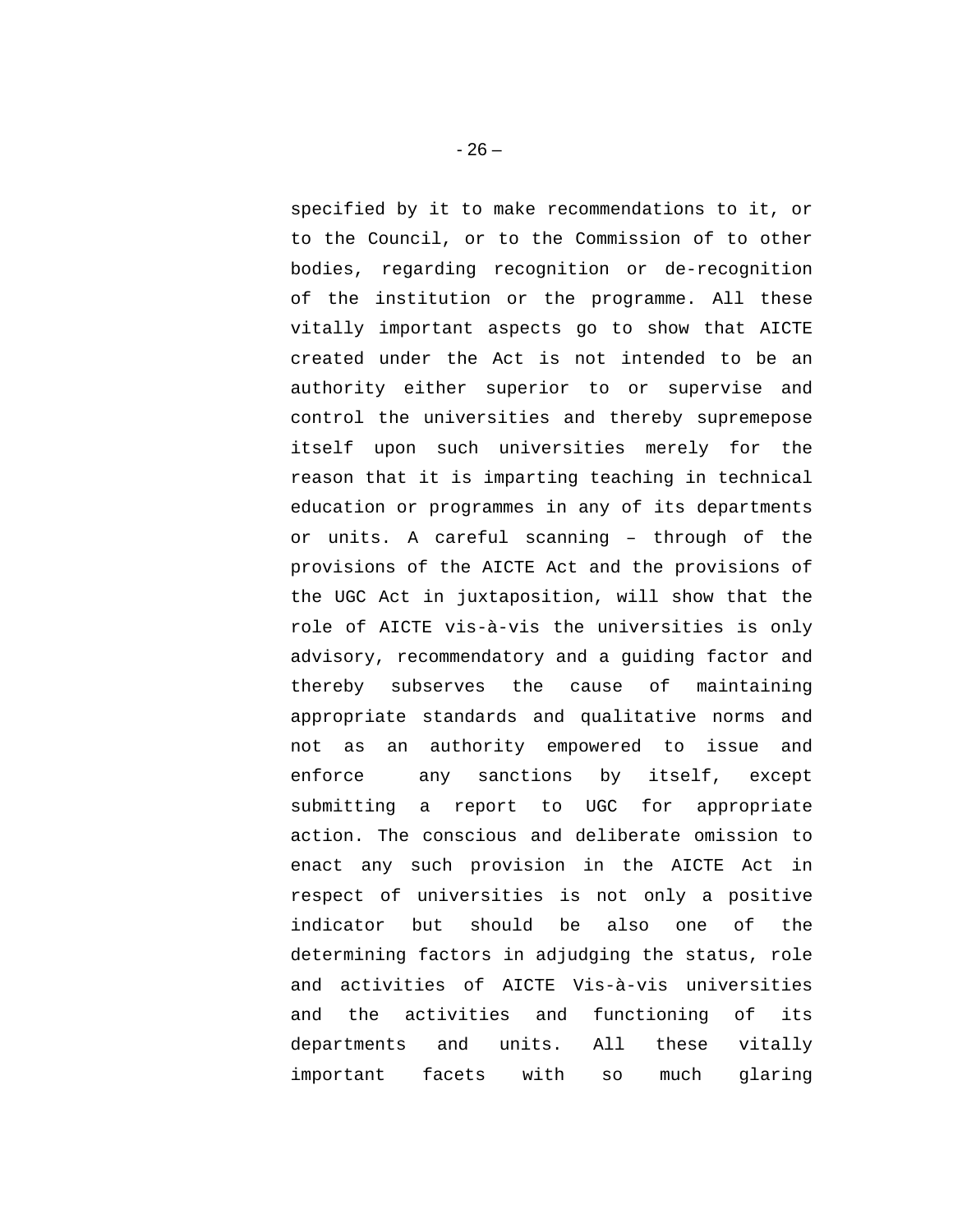significance of the scheme underlying the Act and the language of the various provisions seem to have escaped the notice of the learned Judges, their otherwise well – merited attention and consideration in their proper and correct perspective. The ultra-activist view articulated in M. Sambasiva Rao case on the basis of supposed intention and imagined purpose of AICTE or the Act constituting it, is uncalled for and ought to have been avoided, all the more so when such an interpretation is not only bound to do violence to the language of the various provisions but also inevitably render other statutory authorities like UGC and universities irrelevant or even as non-entities by making AICTE a superpower with a devastating role undermining the status, authority and autonomous functioning of those institutions in areas and spheres assigned to them under the respective legislations constituting and governing them."

20. In the light of the above observations it is obvious that the Legislature never intended to confer on the AICTE a super power undermining the status, authority and autonomous functioning of the existing statutory bodies in areas and spheres assigned to them under the respective legislations. There is nothing in the AICTE Act to suggest a legislative intention to belittle and destroy the authority or autonomy of Council of Architecture which is having its own assigned role to perform. The role of the AICTE vis-à-vis the Council of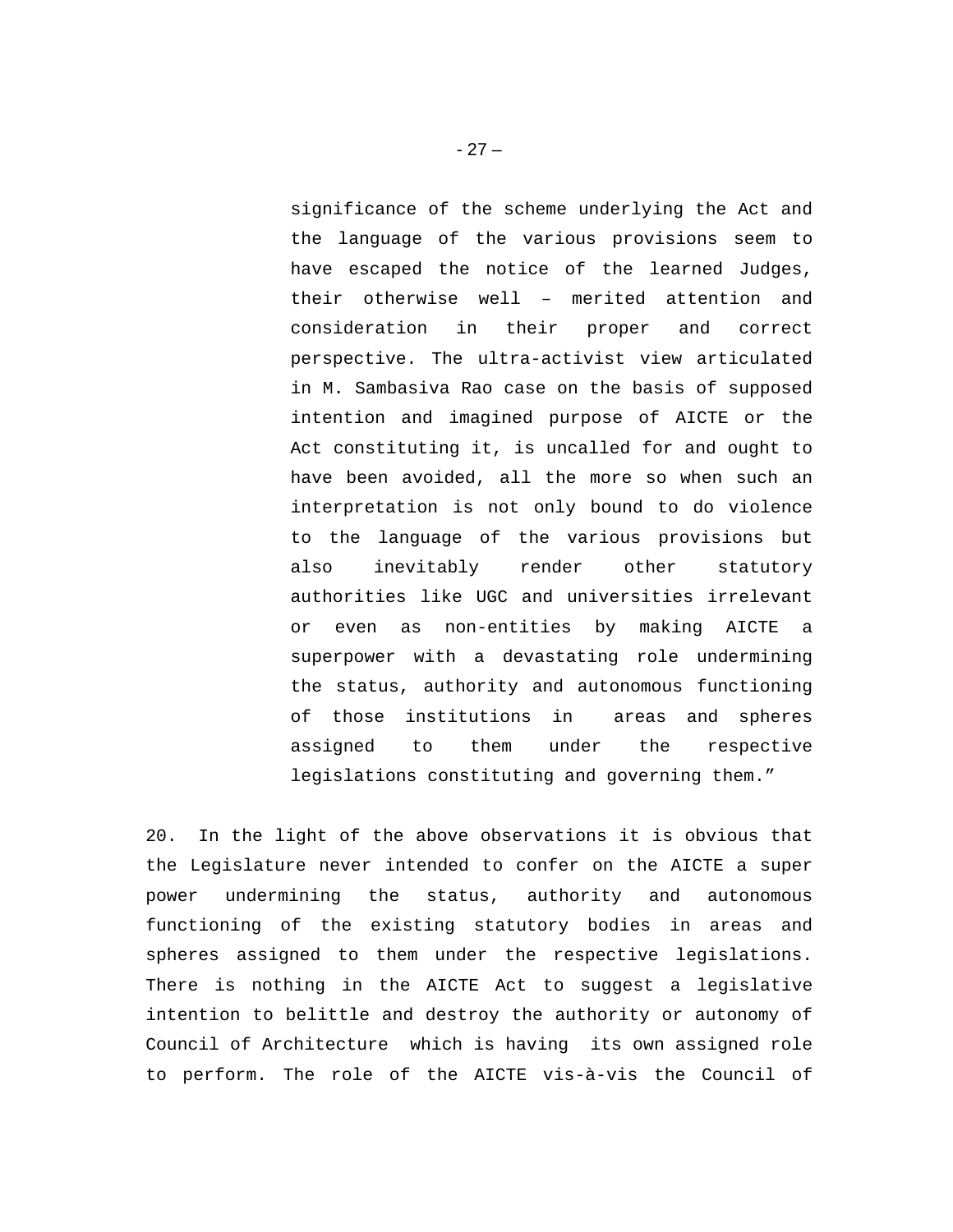Architects is advisory and recommendatory and as a guiding factor and thereby subscribing the cause of maintaining appropriate standards and qualitative norms. It is impossible to conceive that the Parliament intend to abrogate the provisions of the Architects Act embodying a complete code for architectural education, including qualifications of the Architects by enacting a general provision like section 10 of the AICTE Act. It is clear that the Parliament did have before it the Architects Act when it passed AICTE Act and Parliament never meant that the provisions of the Architects Act stand pro tanto repealed by section 10 of the AICTE Act. We, therefore, hold that the provisions of the Architects Act are not impliedly repealed by the enactment of AICTE Act because in so far as the Architecture Institutions are concerned, the final authority for the purposes of fixing the norms and standards would be the Council of Architecture. Accordingly, we quash and set aside the order of the Deputy Director reducing the intake capacity of the petitioner college of architecture from 40 to 30. Rule is accordingly made absolute in terms of prayer clauses (a) and (b) with no order as to costs.